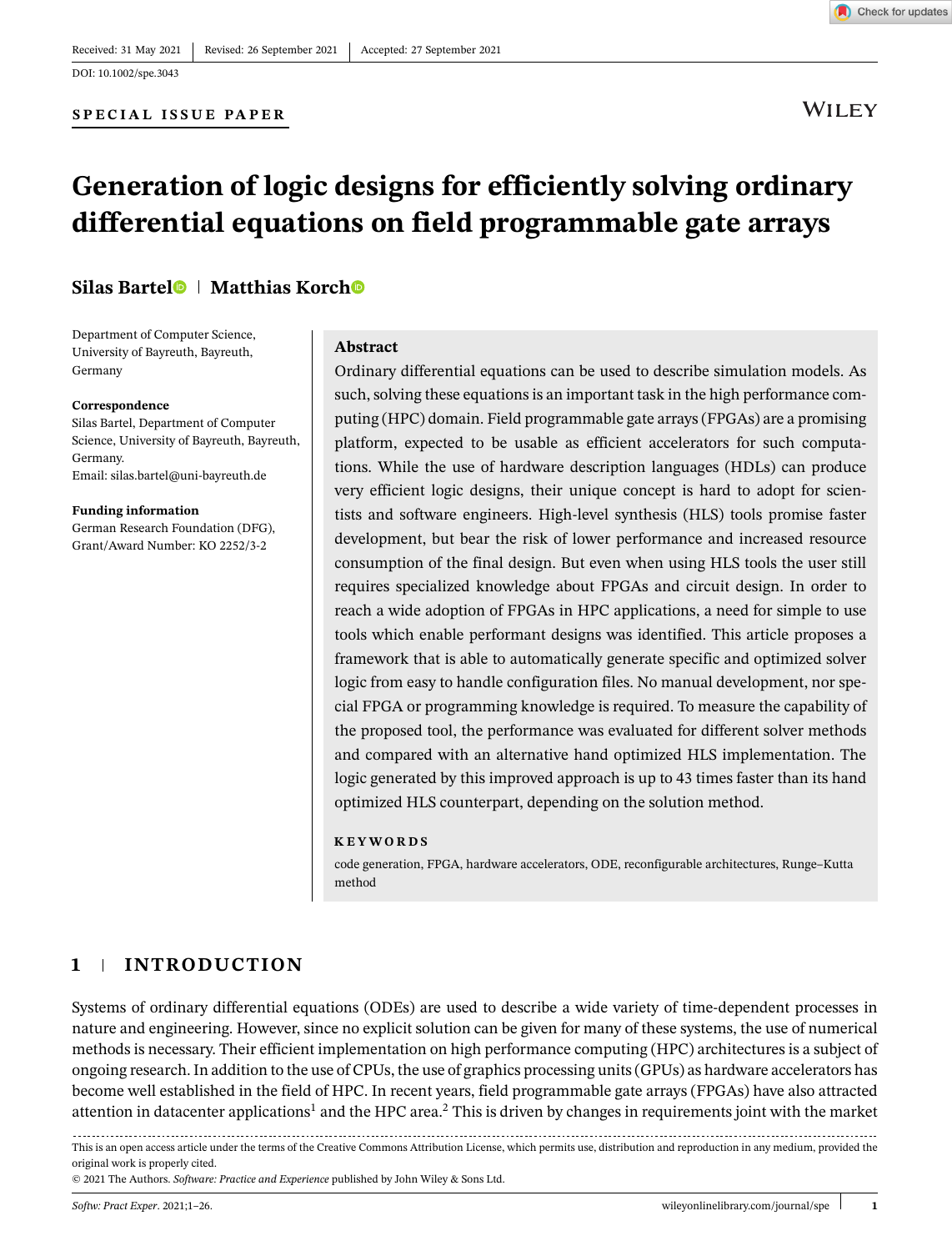# introduction and greater distribution of FPGA-based PCI accelerator cards. FPGAs, which can be freely configured by the user, have been present in electrotechnical applications for years. Due to the recent attention on FPGAs in computer science, their efficient use in the HPC domain is currently the focus of intense research.

Traditionally, special languages, called hardware description languages (HDLs), have been used to develop logic designs. However, the requirements for the development of logic circuits, where a completely parallel description of a logic design takes place, differ strongly from the requirements of the classical software development concentrated around algorithms. This results in fundamental conceptual differences between programming languages and HDLs. In order to create efficient logic designs, special knowledge about circuit design and FPGAs is required. As a result, programmers and scientists do not find it easy to adapt FPGAs into their workflow.<sup>3</sup>

A key research question in the HPC domain is how to facilitate the use of FPGAs.<sup>4</sup> In the past, several solutions based on high-level synthesis (HLS) have been proposed.5-9 During HLS, an algorithmic description usually in the form of software source code is automatically interpreted and a hardware circuit that reproduces the same behavior is generated. Despite a large research effort, this complex process still requires a lot of expertise in FPGAs and manual optimization work from the user.

This article proposes an alternative approach. Instead of pursuing the development of a general purpose translation tool which converts generic imperative or functional source programs to hardware, the implementation of application specific and thus optimized generation tools is suggested. FPGA specific expertise is only required once for the development of the tools. Suitable application-specific configuration options completely eliminate the individual development effort by the user that is required for the HLS approach.

In this work, a logic circuit generation tool for efficiently solving systems of ODEs on FPGAs is introduced: rtlode.<sup>10</sup> This tool demonstrates the main advantages of this method. All necessary settings like the description of the differential equation system to be solved as well as the choice of the solution method or the numerical number representation to be used are done in a simple configuration file. Thus, the individual development effort for the implementation of a solver is completely eliminated. This allows the use of FPGA accelerators even for users without FPGA or programming specific knowledge. Due to the restriction to a limited application area, the necessary logic can be implemented in HDLs. This allows the generation of efficient and automatically optimized logic designs. For evaluation, the performance of the generated circuits are compared with results achieved by a HLS approach.5 In summary, the key contributions of this work are:

- **•** An enhanced approach to tool development which enables efficient use of FPGAs without requiring specific knowledge of FPGAs circuit design or hardware and software development.
- **•** rtlode: An open source tool that can automatically generate logic circuits from a user-friendly configuration file for efficiently solving systems of ODEs on FPGAs.10
- **•** A performance evaluation of the proposed tool for different solution methods and internal number representations, as well as a comparison to a hand-optimized HLS-based alternative.<sup>5</sup>

In the scope of this work, we restrict ourselves to the support of explicit Runge–Kutta (RK) methods as solution methods for ODE systems. An extension to other mathematical solution methods is possible. Currently, the only supported hardware is the Arria GX 10 accelerator card from Intel (see Section 5.1). The use of a different accelerator card or support for application in an embedded system requires adjustments.

In the following, a short overview of the structure of this article and the content of the individual sections is given. In the next section the relevant mathematical background is presented. Additionally, the basics of circuit design necessary for understanding the work are discussed. In Section 3 the current state of the art in research is covered. Relevant papers are presented and discussed. Afterwards, Sections 4 and 5 discuss the concept and the implementation of our approach. During the explanation of the concept, a comparison to the concepts of the papers presented in Section 3 is made. In addition to describing the structure of the generated circuits, it is explicitly explained how the necessary calculations are optimized for and implemented on the FPGA. The user interface relevant to the operator is also discussed in this section. In Section 6 the designs generated by rtlode are evaluated and compared with an alternative approach. The results achieved are discussed in the following Section 7. As part of this, potential improvements, a comparison to conventional HPC architectures, portability as well as existing limitations are considered. At the end, Section 8 summarizes the findings of this article and gives an outlook on possible further research topics.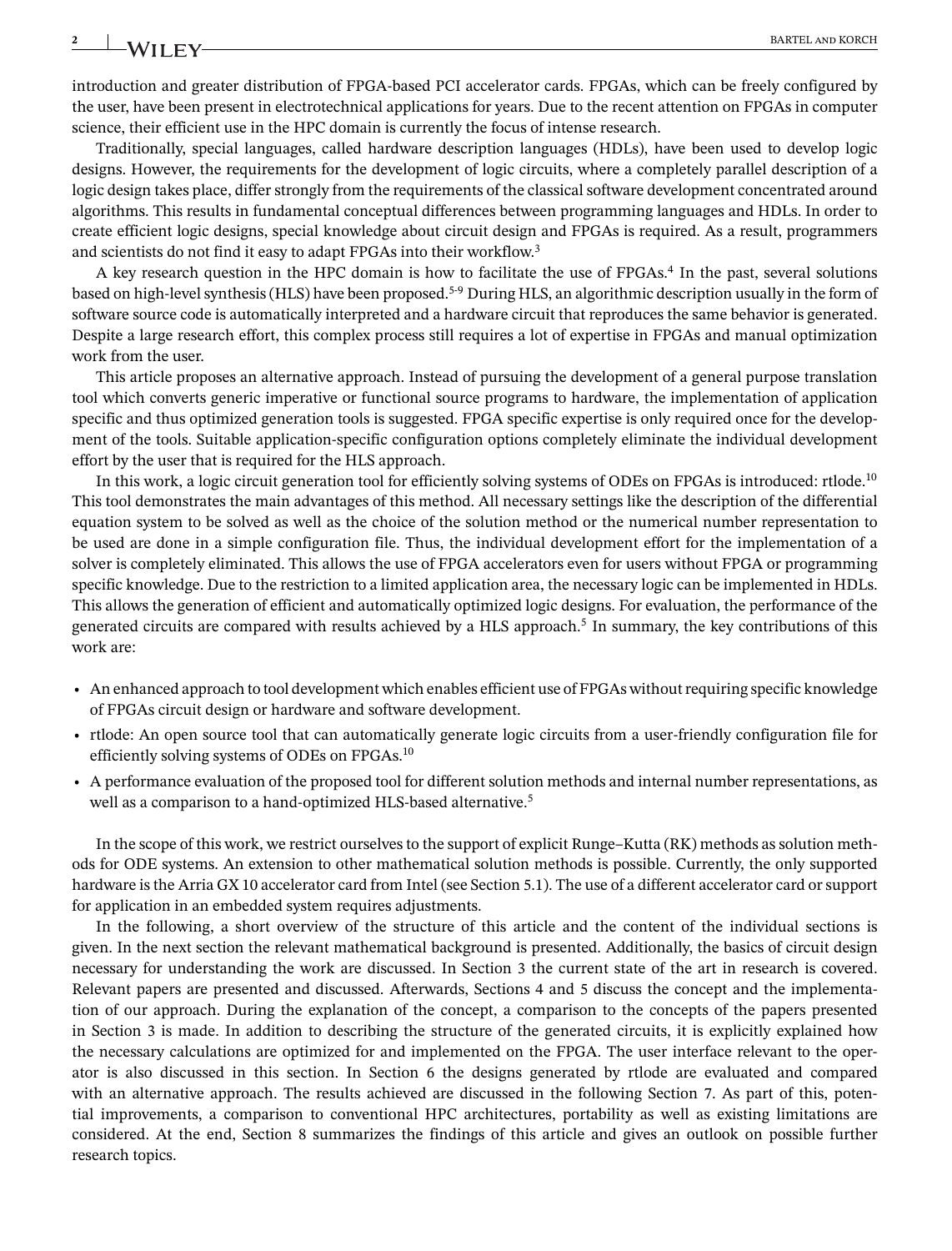# **2 BACKGROUND**

#### **2.1 Mathematical background**

In this article, explicit solution methods for initial value problems (IVPs) of ODE systems are considered. For an unknown solution function  $y = (y_1, \ldots, y_n) : \mathbb{R} \to \mathbb{R}^n$ , the corresponding right-hand side  $f = (f_1, \ldots, f_n) : \mathbb{R} \times \mathbb{R}^n \to \mathbb{R}^n$  and an initial value at location  $x_0 \in \mathbb{R}$  in the form of  $y_0 = (y_{1,0}, \ldots, y_{n,0}) \in \mathbb{R}^n$ , the IVP can be stated as follows:

$$
y'(x) = f(x, y(x)),
$$
  
y(x<sub>0</sub>) = y<sub>0</sub>. (1)

Runge–Kutta (RK) methods are a family of solution techniques in which the function  $f(x, y)$  is evaluated at one or more predefined points within the interval  $[x_k, x_{k+1}]$  of time step k, depending on the variant. In each time step, starting with the input approximation  $\eta_k \approx y(x_k)$ , an *s*-stage RK method performs *s* evaluations of the function  $f(x, y)$  to compute a new approximation value  $\eta_{k+1} \approx y(x_{k+1})$ . First, given a step size *h*, *s* stage vectors  $v_1, \ldots, v_s \in \mathbb{R}^n$  are computed according to:

$$
v_j = f\left(x_k + h \cdot c_j, \eta_k + h \cdot \sum_{l=1}^s a_{jl} v_l\right)
$$
 for  $j = 1, ..., s$ . (2)

After calculating the stage vectors, the output approximation of the time step can be calculated as follows:

$$
\eta_{k+1} = \eta_k + h \cdot \sum_{j=1}^{s} b_j v_j.
$$
 (3)

The coefficients  $c = (c_1, \ldots, c_s) \in \mathbb{R}^s$ ,  $A = (a_{jl} \in \mathbb{R}^{s \times s})$  as well as  $b = (b_1, \ldots, b_s) \in \mathbb{R}^s$  depend on the individually used RK method. The coefficients of a method are usually specified in the so-called RK tableau (Butcher array):

$$
\begin{array}{c|cccc}\n & c_1 & a_{11} & a_{12} & \dots & a_{1s} \\
\hline\n\mathbf{c} & A & c_2 & a_{21} & a_{22} & \dots & a_{2s} \\
\hline\n\mathbf{b}^T & = & \vdots & \vdots & \vdots & \ddots & \vdots \\
\hline\n\end{array}
$$
\n
$$
(4)
$$
\n
$$
\frac{c_s}{b_1} \quad \begin{array}{c|cccc}\n a_{s1} & a_{s2} & \dots & a_{ss} \\
 \hline\n b_1 & b_2 & \dots & b_s\n\end{array}
$$

Equation (4) represents the general form of a RK tableau, which contains all the information needed to implement a particular RK method. RK methods are classified as explicit or implicit methods, which differ strongly in their numerical properties and thus in their use case. For more in-depth information, please refer to the monograph of Hairer et al.<sup>11</sup> The present work limits itself to explicit RK methods. For these methods, the entries  $a_{il}$  are 0 for all  $l \geq j$ , that is, the RK tableau contains only zeros above the diagonal.

#### **2.2 Levels of abstraction in digital circuit design**

Several abstraction levels can be distinguished in digital circuit design, these are shown in Figure 1 and are described below.

#### 2.2.1 Layout level

The layout level is the lowest level of abstraction used to describe a circuit. In addition to the interconnection of the individual elements, the exact spatial implementation in hardware is also specified.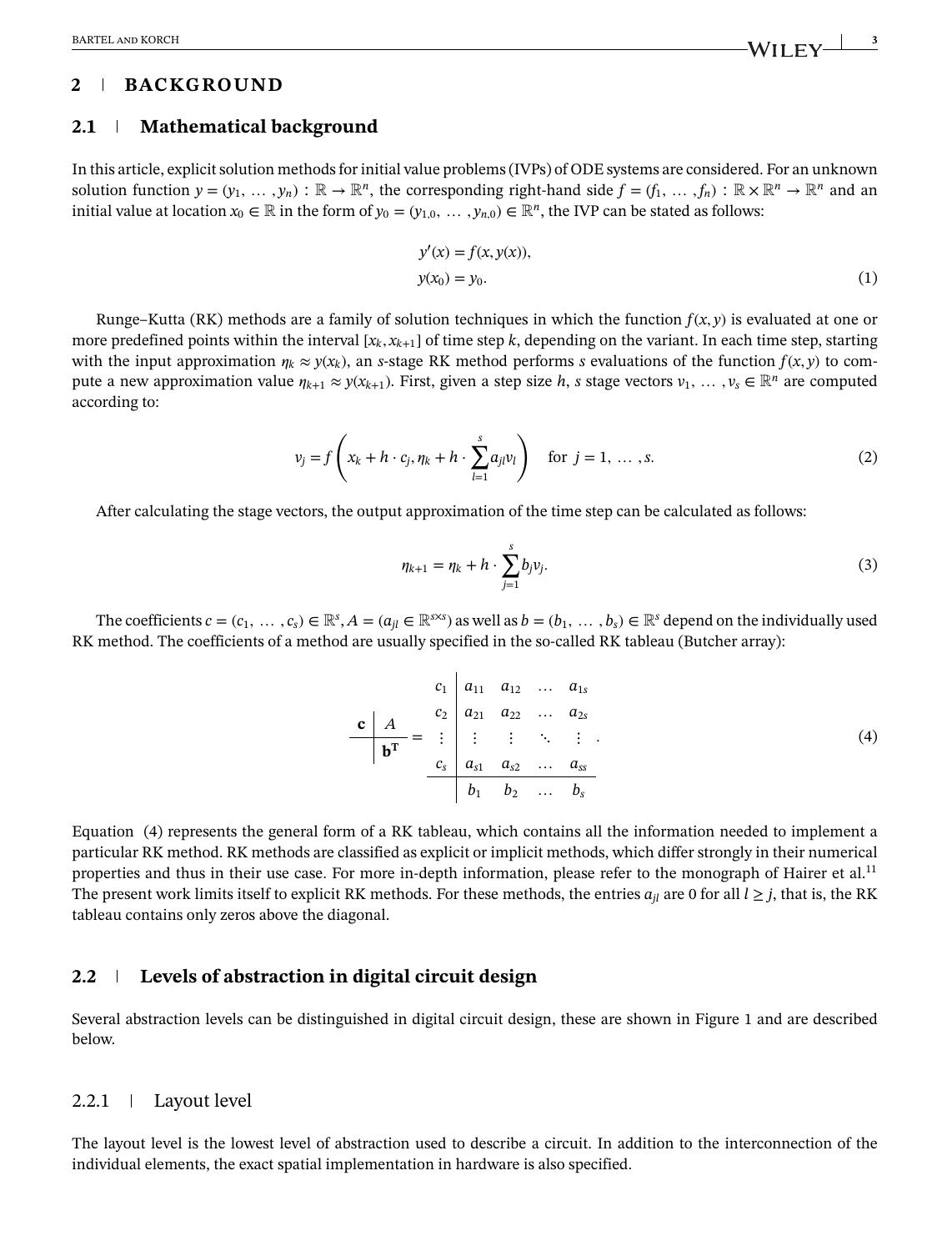

**FIGURE 1** Levels of abstraction in digital circuit design

#### 2.2.2 | Gate level

In the gate level, the design is described with the help of a netlist in which the interconnection of individual logic gates (and, or, xor, etc.) and memory blocks is defined. Netlists are usually created automatically. Through the process of implementation, a description on the layout level can be generated from a netlist. The position of the elements and the interconnection is defined manually or automatically.

#### 2.2.3 | Register-transfer level

The register-transfer level (RTL) is a slightly abstracted and well readable, mostly textual but sometimes also graphical description of the signal flow of a design, from which a netlist can be generated by synthesis. In contrast to the gate level, the description of several bit signals together as one multibit signal is possible. Multiple instantiation of logic combined into modules is also supported. So-called hardware description language (HDLs) are used for the textual description. In contrast to classical programming languages, which are used to describe an algorithm and thus a sequential sequence of actions, HDLs define a fixed series of operations through which data pass and are thus processed.

#### 2.2.4 | Algorithm level

In most cases, a solution strategy for a problem is defined as an algorithm, in other words a sequential series of instructions. Such a description is usually formally written in a programming language. In order to lower the entry barrier into the development of digital circuits as well as to shorten the development time, research has been conducted for years on the improvement of the so-called high-level synthesis (HLS). The HLS automatically generates hardware descriptions on the RTL which implement a given algorithm. The input to the HLS is given using libraries or frameworks (e.g., OpenCL<sup>12</sup>), generally in ANSI C/C++ or SystemC. The output of the HLS is usually in Verilog or VHDL, which are HDLs.

The fundamental conceptual difference between a sequential instruction-based algorithm description and a fully parallel description of hardware operations poses a major challenge even for modern HLS software. This is caused by the lack of information about possible parallelism, timing, and implementation details. Thus, automating the translation from a description on the algorithm level to a description on the RTL is significantly more complex than automating translations between lower abstraction levels. A potentially worse performance or resource utilization of the resulting design is opposed to a significantly lower development effort.4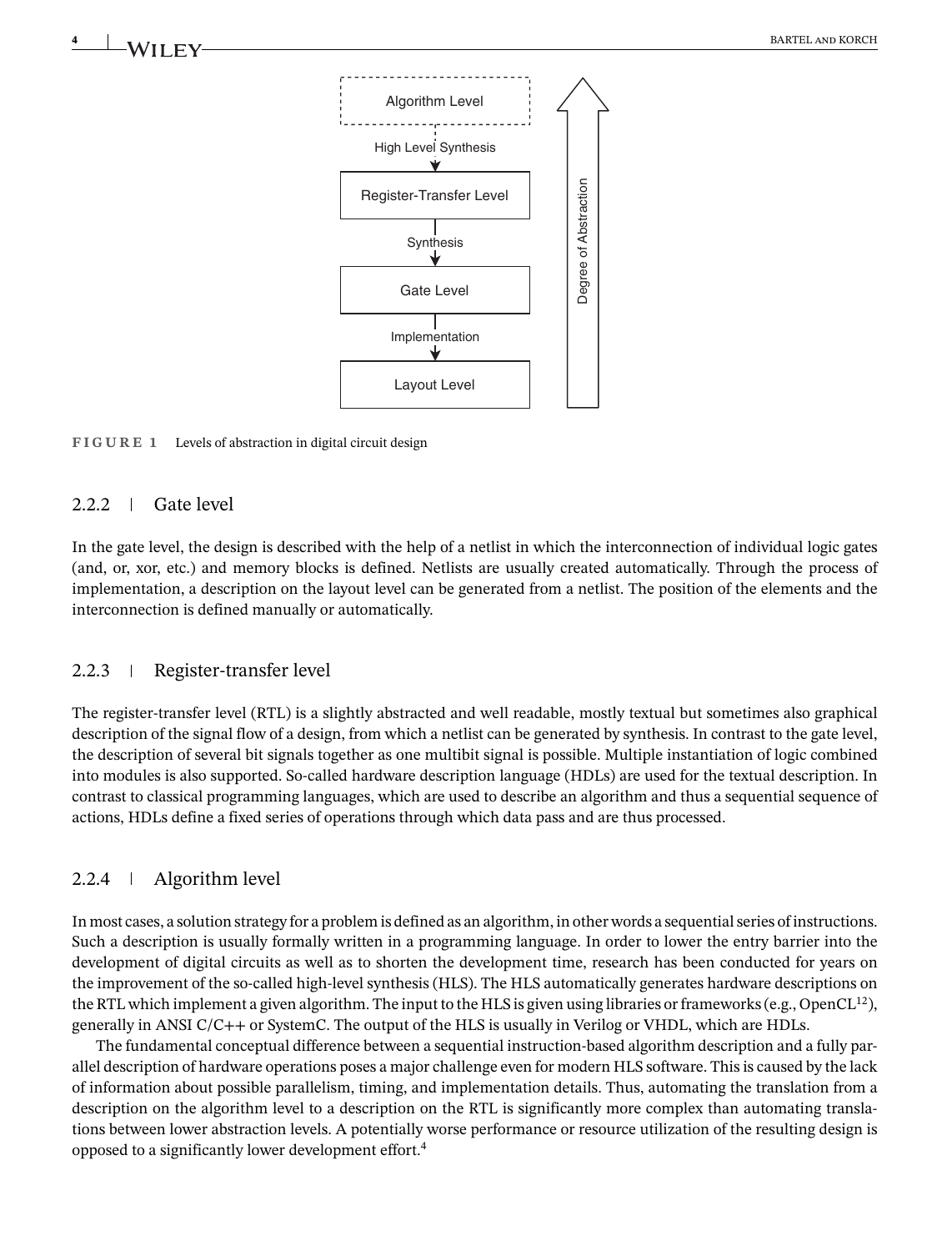# **3 RELATED WORK**

Osana et al.13 propose a framework for simulating biochemical cell processes which are modeled by ODEs on FPGAs. The choice of FPGAs as platform is highlighted as a compact and cost-effective solution. Due to the narrow application field and thus the low diversity of relevant ODEs, the authors were able to implement by hand a solver for each function at the RTL. The proposed framework composes the final FPGA designs from the handwritten solvers and other static components. The use of advanced solution methods, such as Heun or RK, instead of the Euler method used in that article, is proposed in the outlook.

Fasih et al.<sup>14</sup> also address the question of how to solve ODE systems efficiently on FPGAs. In their work, they demonstrate a method for solving higher-order ODEs by solving the Rössler equations. They derive their approach from classical analog computers and try to replicate the necessary calculations as directly as possible in hardware. The classical Euler method is used for integration, even though it is not mentioned in the article. A discussion of other numerical solution methods is not given. The sequential logic of the proposed solver works with a common clock signal. In each cycle of the clock, the complete function evaluation as well as one step of the Euler method is performed. The handling of more complex ODE systems in which the function evaluation cannot be completed in one clock cycle using only pure combinational logic, is not discussed. The authors recommend the use of a fixed-point representation, adapted to the desired and required accuracy, for the representation of all internal signals. This allows a saving of resources as well as faster computations in comparison to a floating-point representation. In choosing the implementation, the authors adopt the same approach as Osana et al.,  $^{13}$  that is, the proposed solver is described manually in Verilog code. In the outlook, the automatic generation of solvers from a data flow description, given in textual or visual representation, is proposed.

Stamoulias et al.<sup>5</sup> propose a different methodology for solving ODEs on FPGAs. In contrast to Fasih et al.<sup>14</sup> and Osana et al.,<sup>13</sup> the proposed technique does not directly use a HDL. The authors propose the use of HLS, which is supposed to allow an easier adaptability to other ODE systems and solution methods. Within the scope of the work, eight solvers for the Lotka–Volterra equations were implemented by hand, which differ in the floating-point representation used (single and double) as well as the solution method: Euler, ModEuler, Heun, and SSPRK3. The authors compare the proposed solvers in detail regarding performance and resource utilization. There is no comparison to solvers described natively in a HDL. The written HLS code was optimized by hand with additional directives which instruct the HLS tool to pipeline the computations on the FPGA and therefore allowing parallel processing of multiple independent IVPs within one solver. The overall performance with parallel processing is further enhanced by combining multiple of these hand-implemented solvers in one design. In a comparison with a single-core CPU, a speed-up of up to 14 could be determined.

A fundamentally different approach is taken by Huang et al.<sup>15</sup> Instead of developing a specific solver description for each ODE system and the solution method used, as done by Osana et al.,<sup>13</sup> Fasih et al.,<sup>14</sup> as well as Stamoulias et al.,<sup>5</sup> this work proposes a special softcore processor for FPGAs that is optimized to efficiently solve ODE systems. The authors note that the significant human effort required to develop circuits on the RTL are an obstacle to wider adaptation of FPGAs. HLS tools, according to the authors, do not tolerate the high complexity of some physical models and generate circuits with higher resource requirements than necessary. Poorer performance is accepted by the authors in terms of avoiding the specific development effort required per ODE system and solution method. The differential equation processing element (DEPE), as the softcore processor was named, uses a fixed-point representation for all signals internally.

In addition to the above-mentioned papers, which are relevant due to the same use case (solution of ODE systems on FPGAs), the following works are relevant because they present and discuss generic strategies to simplify the usage of FPGAs while maintaining efficient implementations.

By providing a library of optimized reusable hardware components, De Matteis and his colleagues<sup>9</sup> hope to reduce the manual development work required when using HLS for FPGAs. In their work, they present *FBLAS*, an implementation of basic linear algebra subprograms (BLAS) optimized for FPGAs. The components of the library are implemented in OpenCL and translated by HLS. Users can combine the individual optimized components and integrate them into their own logic. As an alternative, a template based code generator can be used to create and combine the needed components. By using the library, much of the manual optimization work normally required by the user is eliminated.

Ruan et al.16 found a mismatch between the GPU-like programming models implemented by common HLS methods and the streaming-like models that best matched the needs of most applications. For this reason, in their paper they present their own programming platform *ST-Accel* which implements an alternative stream based model. To reduce the latency, the memory model is adjusted and the communication between the FPGA and the host is changed to a message-based concept. The actual user logic is written in a C++-based language, compiled by HLS and embedded in the *ST-Accel* framework, which is written in Verilog.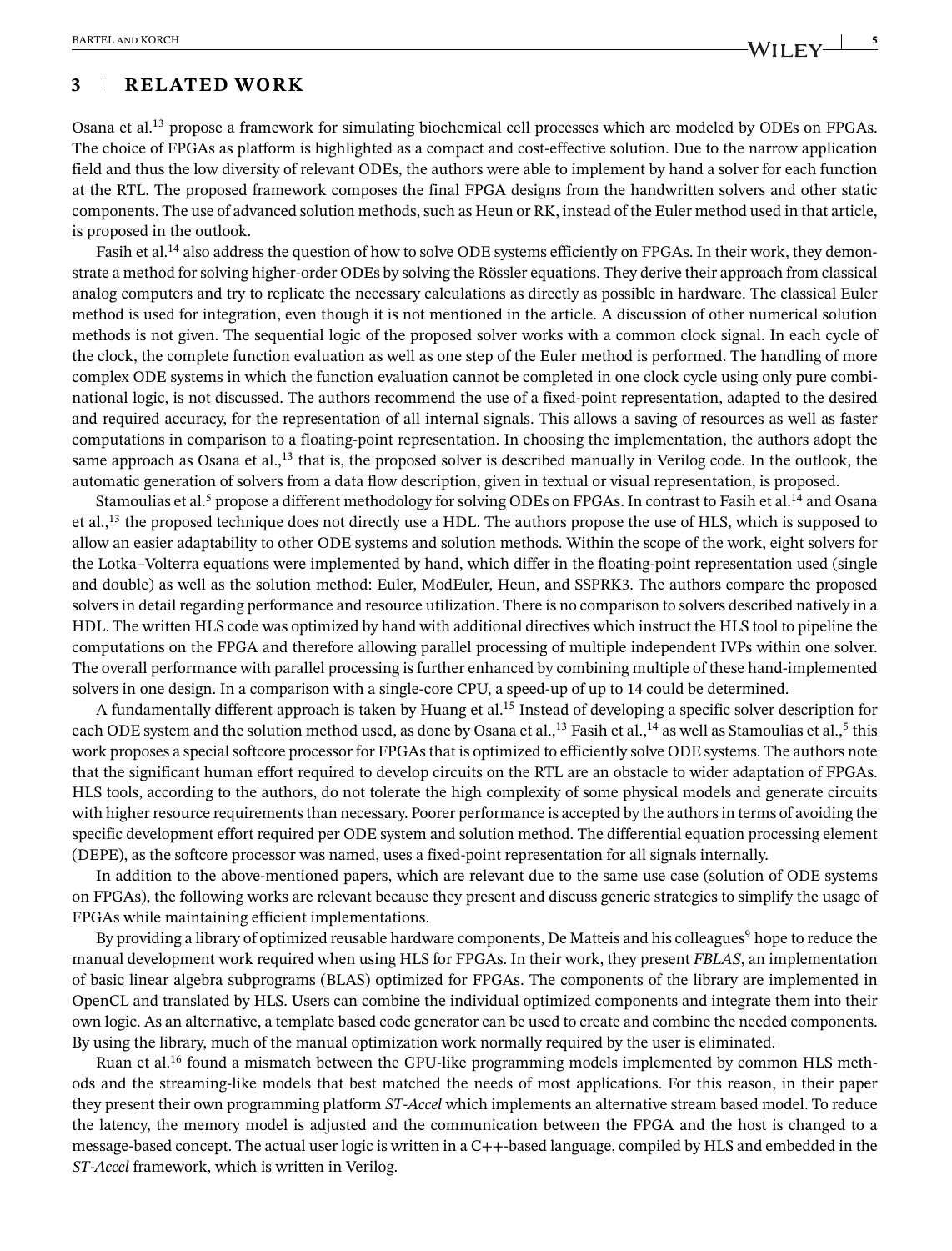The work by Koeplinger and his colleagues<sup>17</sup> criticizes the mix of hardware and software abstractions in common HLS tools. For users, this makes optimization work much more difficult. The underlying reason is that existing HLS tools are mostly based on software languages like C, OpenCL, or Matlab, which were designed as control flow languages to implement algorithms and are not suitable to fully describe logic circuits. To overcome this problem but provide higher abstraction than the common HDLs, they propose a new (domain-specific) language: *Spatial*. This language is designed from the ground up to describe calculations by a cleaner control flow more suitable to derive logic circuits. In contrast to the proposed approaches of De Matteis et al.<sup>9</sup> and Ruan et al.,<sup>16</sup> no complex HLS process takes place during translation into hardware. The associated compiler creates an internal intermediate data flow representation and generates code in Chisel<sup>18</sup> (a modern HDL) for the FPGA part and in  $C++$  for the host.

Other approaches directly start with a data flow description of the application. An example of a generic data flow language is CAPH.<sup>19</sup> The approach of CAPH is based on a set of interconnected processing elements called *actors*, the behaviors of which must be described explicitly by the programmer.

Similarly to Ruan et al.,<sup>16</sup> the tool Stream Processor Generator (SPGen)<sup>20,21</sup> targets stream processing applications. Similar to our work on time-step-based ODE methods, stream processing involves a loop of recurring computations which are then applied to the sequence of input vectors. But in contrast to Ruan et al., SPGen uses configuration files that describe the data flow of the user logic of an iteration.

Another related research area is the solution of ODE systems on established platforms such as CPUs and GPUs. This article was partially inspired by the preceding work of Korch and Werner, $^{22}$  who propose an automatic code generation approach for explicit ODE methods on GPUs, which is based on a data flow representation of the method. However, while the preceding paper aims at locality optimizations to exploit the memory hierarchy of a GPU by different tiling schemes, the present work is focused on automatically creating efficient pipeline layouts for the FPGA.

# **4 CONCEPTS**

In this work, an alternative approach to efficiently solve differential equations on FPGAs is proposed: the automated generation of logic circuits on the RTL. The major hurdle in using FPGAs as a computational accelerator is the high manual development effort required for each new differential equation system and solution method. Even when using HLS tools, as proposed by Stamoulias et al.,<sup>5</sup> manual implementation and subsequent optimization of algorithms for use on FPGAs is necessary and thus requires FPGA-specific knowledge in addition to programming knowledge. In the concept proposed here, after providing a configuration file in which the system of equations and desired solution method are specified, an optimized hardware design of a solver is automatically generated. No programming or FPGA knowledge is required by the user. This approach of specialized application-specific generators can be transferred to other numerical problems.

Figure 2 illustrates the workflows of different approaches presented in the related work section and in this work. Both Osana et al.13 and Fasih et al.14 take an approach where the user implements the logic for solving the differential equations by hand in a HDL on the RTL (A). This requires that the user has both domain and FPGA specific knowledge. In the approach of Stamoulias et al., $5$  illustrated in (B), the user manually implements an algorithm using a programming language. Using HLS tools, a logic description on the RTL which describes hardware performing the same task as the described algorithm is automatically generated. While it is possible to create very efficient implementations using HLS,<sup>23</sup> a lot of manual and platform-specific optimization has to be done, for which it is necessary that the user is not only a domain but also an FPGA expert. The concept presented in this article (C) also introduces another abstraction layer above the RTL. In this layer, the user, in this approach only a domain expert, specifies in a configuration file all the necessary information needed to automatically generate the solver. The software component responsible for generating RTL descriptions of the solver circuits from the configuration files, which is called logic generator in the following, was implemented once by an FPGA expert. Due to the very wide-ranging ambition to be able to translate algorithms into hardware and the accompanying necessary paradigm shift from a control flow model to a data flow model, HLS is an exceedingly complex process. The logic generator presented in this article, on the other hand, does not require this paradigm shift, all necessary logic is described using a HDL. Due to a restricted application domain (objective: generation of solvers for differential equations) a high degree of optimization is possible.

To take advantage of FPGAs, the developed generator generates the logic for all calculations in hardware as parallel as possible. Registers and internal random-access memory (RAM) are used to hold data locally and thus reduce expensive memory accesses. To find the best number representation of the internal numeric signals for his application, the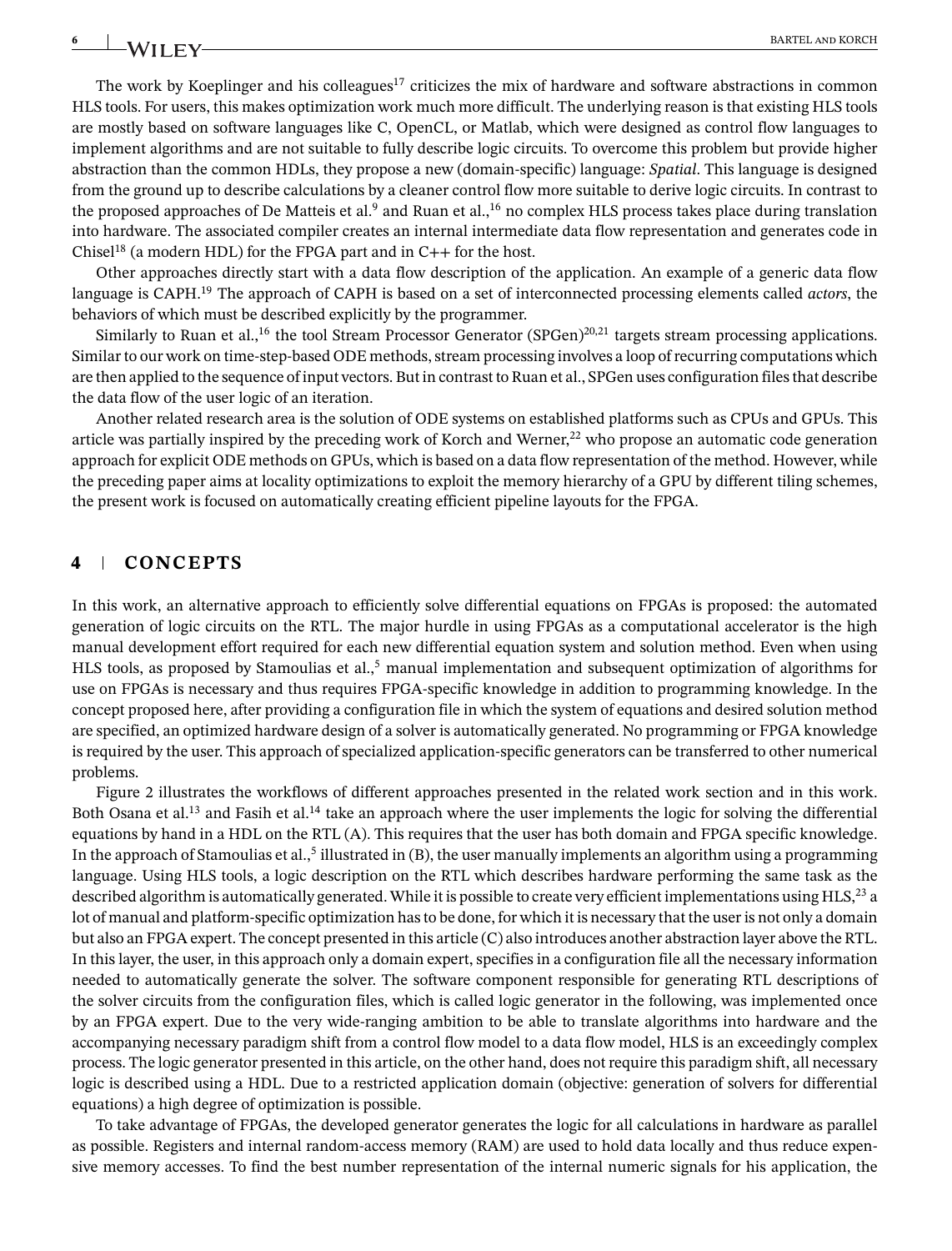

**FIGURE 2** Workflow comparison: (A) manually written RTL code, (B) HLS approach, and (C) generated RTL code

user can choose between a single or double precision floating-point representation or a freely configurable fixed-point representation. All calculations are automatically optimized at the time of generation (see Section 5.4.3).

Similarly to Stamoulias et al., $5$  we consider the use case of solving not only a single, but also many identical ODE systems with different initial values efficiently in parallel. In the following, we refer to each such instance as an IVP. To achieve this, we automatically construct solver units as computing pipelines for the specific ODE system. This allows the logic to be used in every clock cycle. To further increase parallel performance, the circuits generated by the logic generator can contain several such independent solver units.

The software developed as part of this work was designed for use on an Intel Arria 10 GX Programmable Acceleration Card (see Section 5.1). For use on an accelerator card from another manufacturer or in embedded systems, adaptations are necessary. However, the underlying concept is universal.

# **4.1 Structure of the logic circuits**

Figure 3 shows the structure of a single, highly simplified solver unit. The arrows represent the data flow between the components. A solver unit consists of a number of stages defined by the chosen solver method. The solver unit shown in Figure 3 uses a three-stage RK method to solve a system of three ODEs (*k*, *l*, *m*). The individual stages are run through sequentially one after the other by the data. Within a stage, the respective stage vector (see Equation 2) is calculated for each component of the ODE system. A run through the solver and thus through all stages corresponds to one time step

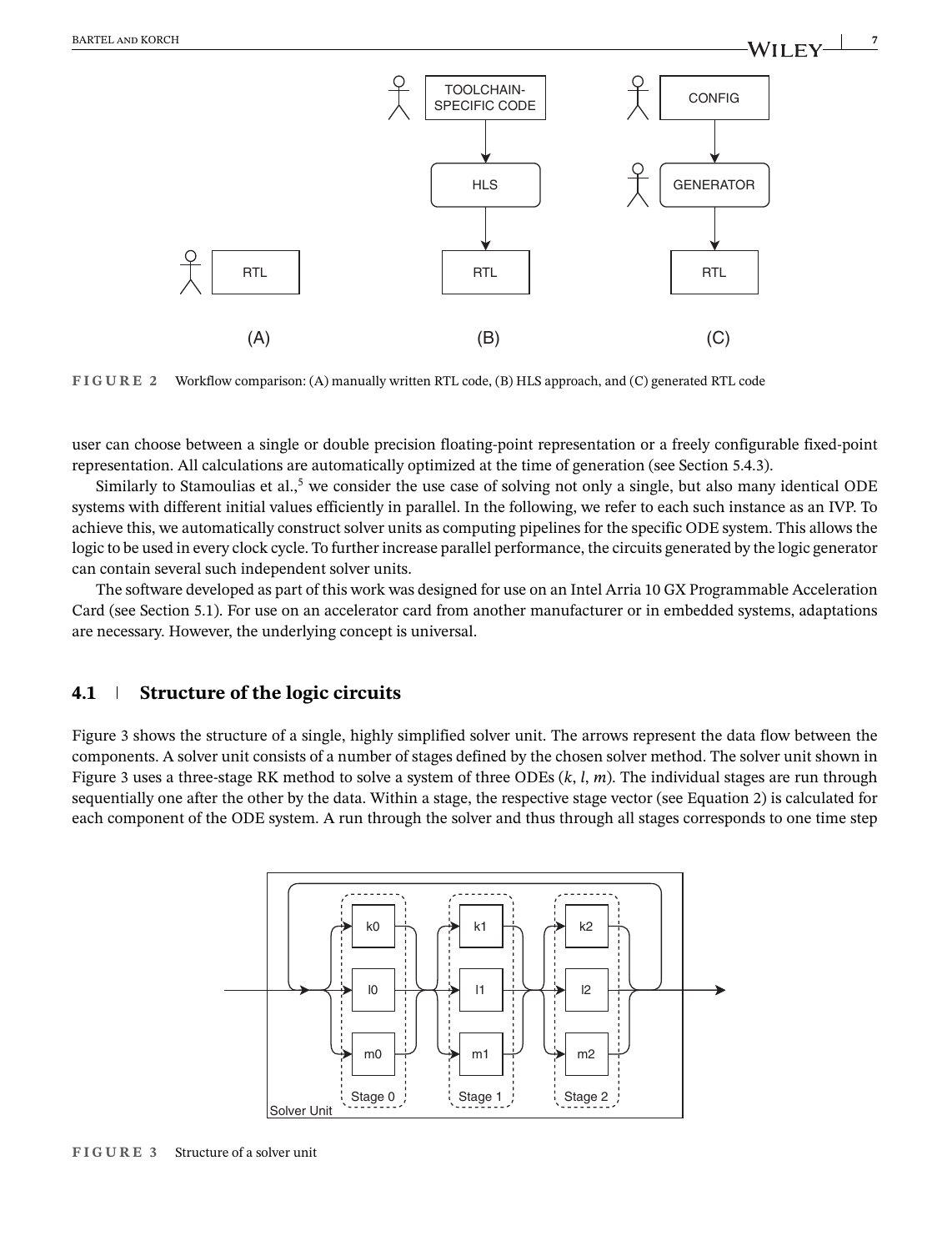

**FIGURE 4** Overview of a solver circuit

of the RK method. A single IVP runs through a solver several times until the desired number of time steps has been completed.

To improve the parallel performance of the overall circuit, several solver units are usually used. Further logic components are necessary to distribute the IVPs internally and to exchange data with the CPU. Figure 4 shows an overview of a solver circuit consisting of three individual solvers and additional components for communication and distribution. The *host RAM handler* is responsible for loading and storing the IVPs as well as the results from and into the main memory of the CPU. An IVP consists of a data set with the start value  $x_0$  of the independent variable, the initial values  $y_0$  of the solution function as well as the desired step size *h* and the desired number of steps *n*. By specifying an identifier, the result can later be associated to a specific input data set (IVP). The *dispatcher* is responsible for assigning the data packets to the individual solver units as well as forwarding the results of the final step to the *host RAM handler*, which then transmits the specified identifier, the final value of the independent variable, and the calculated approximation values for each solved IVP back to the CPU.

### **4.2 User interface**

#### 4.2.1 Configuration

All required settings can be specified by the user in one or more configuration files. Therefore the user does not need any programming or FPGA-specific knowledge. Due to its simple and readable syntax, YAML<sup>24</sup> is used to define a configuration file. The ability to split the configuration files makes it easier to swap out and reuse individual parts of the configuration, such as the solution method. The solution method is configured under the key method. For this, the characteristic coefficients *A*, *b*, and *c* of the RK tableau (see Equation 4) must be specified. As described in the Introduction, we restrict ourselves to explicit RK methods in the context of this article. Listing 1 shows an example of the configuration of the Heun method, which is given by the following RK tableau:

$$
\frac{\mathbf{c} \mid A}{\mathbf{b}^{\mathbf{T}}} = \frac{1}{1} \frac{1}{1/2 \cdot 1/2}.
$$
 (5)

<sup>1</sup> method:  $2 \qquad A: \quad \text{[1]}$  $\overline{\mathbf{3}}$  [1]] b:  $[0.5, 0.5]$  $c: [0, 1]$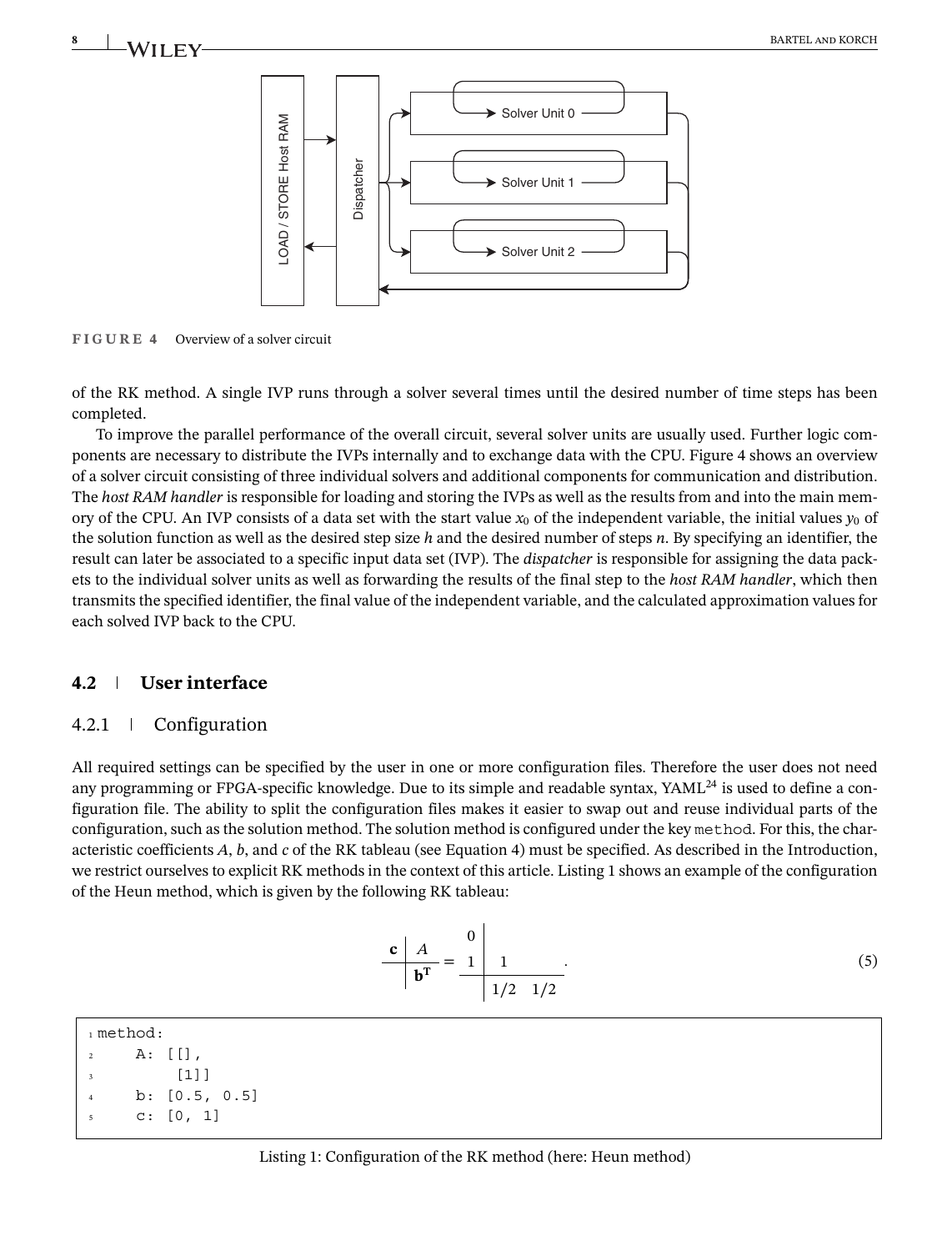When configuring the IVP (key: problem), only the definition of the differential equation system in an array under the key components is necessary. For this purpose the variables x (independent variable) and y (list of all *y*-values of the system) can be used. The initial values for *x* and *y* as well as the step size *h* and step count *n* can be specified optionally to be used as default values by the runtime. In Listing 2 the following ODE system, the Lotka–Volterra equations, $^{25}$  is defined:

$$
\frac{dy_0}{dt} = f(y_0, y_1, t), \quad f(y_0, y_1, t) = 0.1 \cdot y_0 - 0.2 \cdot y_0 \cdot y_1,\n\frac{dy_1}{dt} = g(y_0, y_1, t), \quad g(y_0, y_1, t) = -0.2 \cdot y_1 + 0.4 \cdot y_0 \cdot y_1.
$$
\n(6)

<sup>1</sup> problem: <sup>2</sup> components:  $3 \t- 0.1 * y[0] - 0.2 * y[0] * y[1]$  $-0.2$  \*  $y[1]$  + 0.4 \*  $y[0]$  \*  $y[1]$ 

Listing 2: Configuration of the IVP

Additional configuration options can be used to influence the generated solver. The key *nbr\_solver* can be used to specify how many parallel solver units should be generated. Under the key *numeric* the number representation to be used can be configured. Listing 3 shows some options as an example.

```
1 nbr solver: 1
2
3 numeric:
     4 type: 'fixed' # or 'floating'
     fixed point signed: True
     fixed point fraction size: 41
     fixed point nonfraction size : 12
8 # floating_precision: 'single' or 'double'
```
Listing 3: Additional configuration options

# 4.2.2 Generation

A command line tool is available for interacting with the logic generator and the runtime. To create a solver, the *build* command should be called with the configuration files as parameters. Listing 4 shows how to call rtlode to generate a solver for the Lotka-Volterra<sup>25</sup> IVP. It is assumed that the two configuration files given (heun.yaml and predator-prey.yaml) contain the contents of Listings 1 and 2. The call generates the logic circuit for the solver on the RTL and then triggers synthesis and implementation. The result, the finished bitstream for the solver and other information, is stored in a .slv file, a custom file format which is explained in Section 5.6.1.

*>>* rtlode build heun.yaml predator-prey.yaml

Listing 4: Call to generate a complete solver circuit

# 4.2.3 Runtime

The same command line tool can be used to test a solver. To do that only the .slv file is needed, it contains all necessary information. Thus, generation and execution can also take place on different systems. Listing 5 shows an example of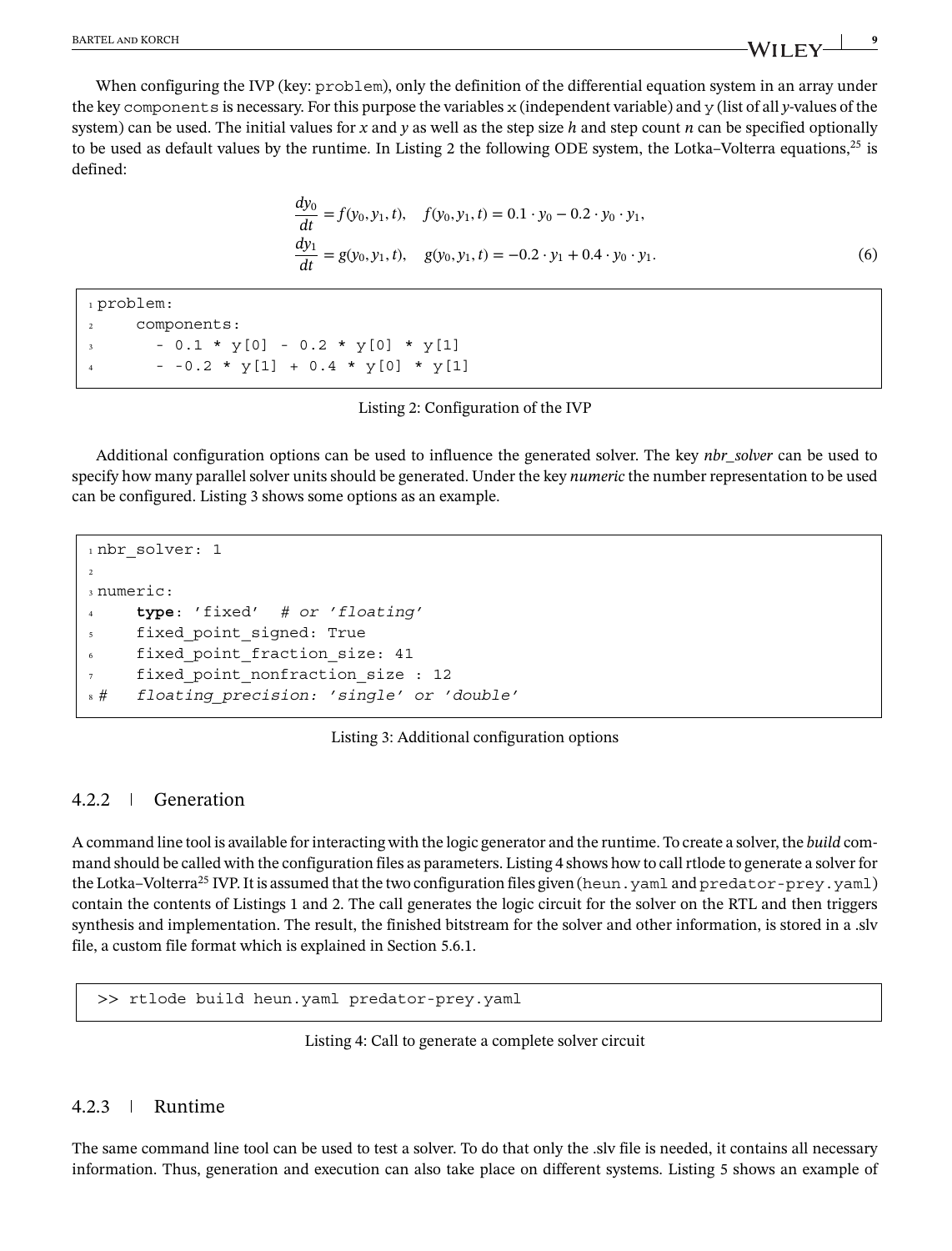**10 BARTEL AND KORCH** 

solving a single IVP. The data describing the IVP to solve are given by a JSON string. For more complex applications a Python library is provided to interact with the solver on the FPGA. An additional subcommand benchmark is also available, which performs a performance measurement for a solver. In addition to the time required to solve a single IVP, parallel solving of multiple problems is also automatically evaluated.

```
>> rtlode run heun predator-prey.slv \
        --runtime config='{x: 0, y: [0, 2], n: 60, h: 0.17}'
```
#### Listing 5: Command to start solving a single IVP

# **5 IMPLEMENTATION**

### **5.1 Used hardware**

For this work, an *Intel Programmable Acceleration Card with Intel Arria 10 GX 1150 FPGA*<sup>26</sup> was used. This PCIe expansion card contains the FPGA as well as memory and additional interfaces. The Arria 10 GX 1150 FPGA includes 1.15 million logical blocks, 65 MB internal RAM, and 3036 digital signal processing (DSP) blocks.<sup>27</sup> Two DSP blocks can be used with 27 bit fixed-point and single-precision floating-point numbers. By interconnecting multiple blocks, double-precision floating-point numbers can be used as well as more precise fixed-point numbers.

# **5.2 Used software**

In this work, MyHDL<sup>28</sup> is used as HDL. The open source library enables hardware description and verification on the RTL in Python. Python is known for its clear syntax and high development speed. The wide distribution of the language results in access to numerous tools and libraries. This enables a modern, software-like approach to circuit development. Powerful development environments can be used and module tests can be created for the hardware developed in MyHDL using the Python unit testing framework. When using MyHDL, no HLS is used. Python itself is a control flow language and thus is not suitable for describing hardware. Rather, MyHDL provides special language constructs in Python that are very close to classical HDLs such as Verilog or VHDL. Hardware described using these MyHDL constructs can be automatically transcribed to Verilog or VHDL, allowing easy integration into the standard circuit design workflow. In this approach, MyHDL is similar to Chisel,<sup>18</sup> the HDL used by Koeplinger et al..<sup>17</sup> In contrast to MyHDL, Chisel is based on Scala. A simulator provided as part of MyHDL allows efficient testing of the described logic. Additionally, MyHDL can be used together with a classical external simulator (e.g., *Icarus Verilog*29) for verification of the generated Verilog code.

Intel offers the open programmable acceleration engine  $(OPAE)^{30}$  for its accelerator cards. As part of this extensive framework, in addition to tools for development as well as Linux drivers to access the connected FPGAs and libraries, Intel also provides interfaces for communication between FPGA and CPU. For these interfaces, in addition to software libraries in C and Python, the necessary circuits on the hardware side are also provided. A circuit designed for an accelerator card implementing the required interfaces is called an *accelerator function unit (AFU)*. The FPGAs used support partial reconfiguration at runtime. This allows a program on the CPU to flexibly load new AFUs for use on the FPGA. For synthesis and implementation of the circuits, the OPAE uses an installation of Quartus Prime.<sup>31</sup>

# **5.3 Overview**

An essential part of this article is the automatic generation of the individual solver circuits based on the configuration files as input. Figure 5 shows this generation process of the circuit descriptions with all intermediate steps. The labels of the dashed boxes indicate in which form the included representations are given. The generated parts are displayed with a dashed border. Parts which contain platform specific logic and therefore might have to be adapted when porting to other hardware are marked by an asterisk in the upper right corner.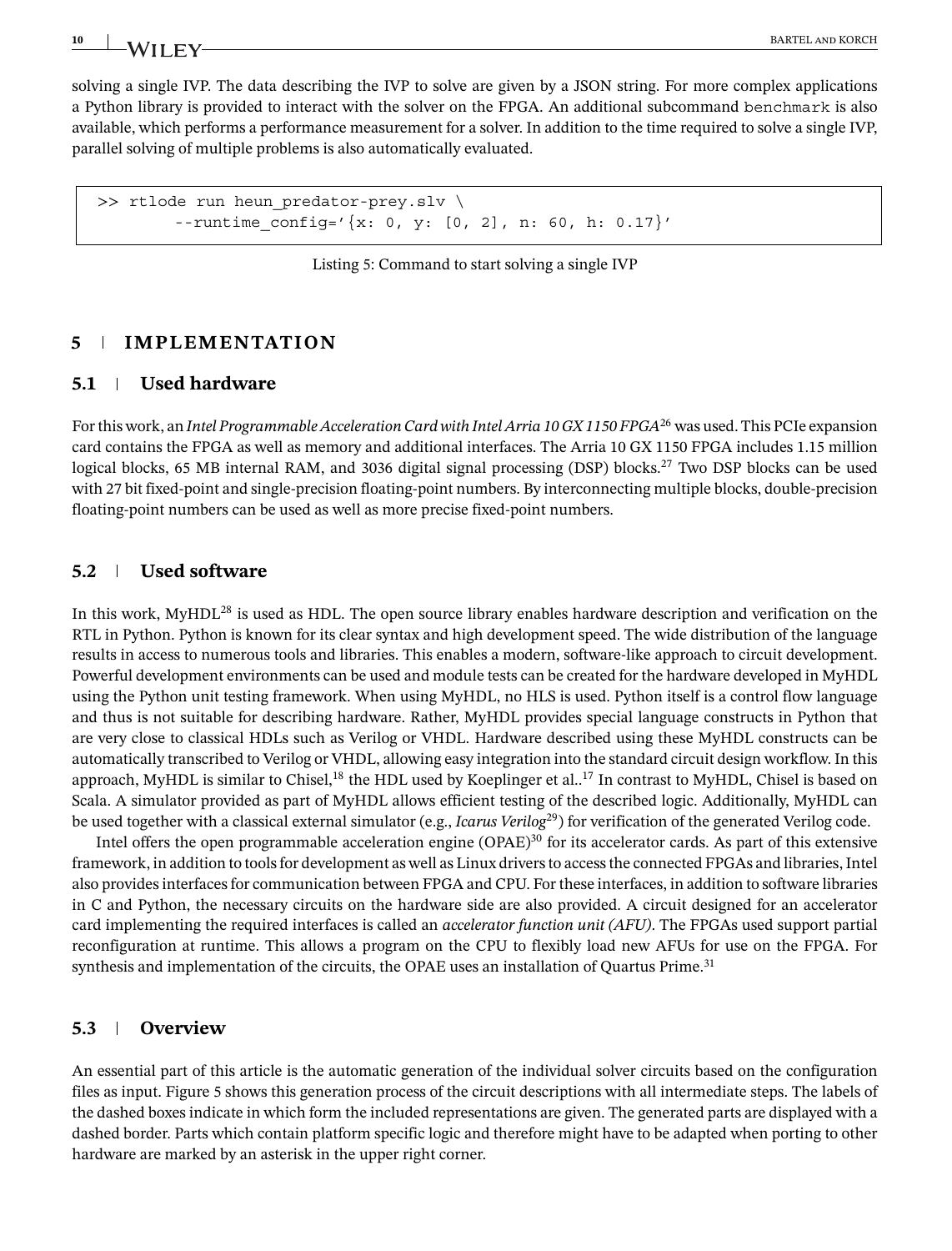

**FIGURE 5** Overview generation process. Intermediate and generated parts are displayed with a dashed border. Parts containing platform-specific logic are marked with \*

As input the process receives a user configuration file which, as already described in Section 4.2.1, is written in YAML. In addition to general parameters such as the internal number representation that affect the behavior of the static framework and math operations, it also contains the right-hand sides (RHSs) of the ordinary differential equations. In Section 5.5.1 the parser responsible for the translation is described. Its task is the conversion of the string representation of the RHSs from the configuration file into a further processable representation utilizing a domain-specific language (DSL) developed as part of this work.

This DSL, which can be used to simply describe calculations in form of a data flow, was also used to formulate the application specific logic. In the case of this article, these are the calculations of the RK methods as described in Section 5.5.2. The values in the configuration file such as the number of stages as well as the coefficients of the RK method to be used (specified by the Butcher tableau) are parameters of the application logic. In a subsequent step, the computations of the application logic together with the parsed RHSs can be automatically translated into a description of an optimized computation pipeline on the RTL. The approach for this is explained in Section 5.4. The automatically generated hardware description is only temporarily available in the system memory during the generation process in the form of an interconnected MyHDL data structure.

The interface to the CPU (see Section 5.6.2) as well as the dispatcher that manages the single solver units are parts of the static framework. These are logic parts which do not contain any direct application logic. The same applies to the implementation of the mathematical arithmetic operators which are used for the generation of the pipelines by the DSL. However, the static framework as well as the implementations of the operators contain platform-specific details which may need to be adapted to support other hardware. The hardware descriptions generated by the DSL together with the static framework and the implementations of the mathematical operators form the complete design of the AFU and can be transcribed to Verilog using MyHDL's automatic conversion feature.

This Verilog file is the output of the generator. When using the build command as described in Section 4.2.2, synthesis and implementation is automatically initiated afterwards. The resulting bitstream is then stored in a .slv file (see Section 5.6.1) with additional information for later use with the runtime.

# **5.4 Implementation of calculations**

#### 5.4.1 Description of calculations using the DSL

To implement the necessary calculations on the FPGAs side, an embedded DSL was developed, which can be used to easily describe the calculations in the form of a data flow. This allows the numerical computations to then be further processed and translated into hardware in an automated fashion. A data flow can be modeled well as a graph. In this case, the nodes represent individual operations and the paths represent the interdependencies of the operations. Figure 6 shows a simplified class diagram with the basic elements for modeling data flows in the DSL. Here, the Node class represents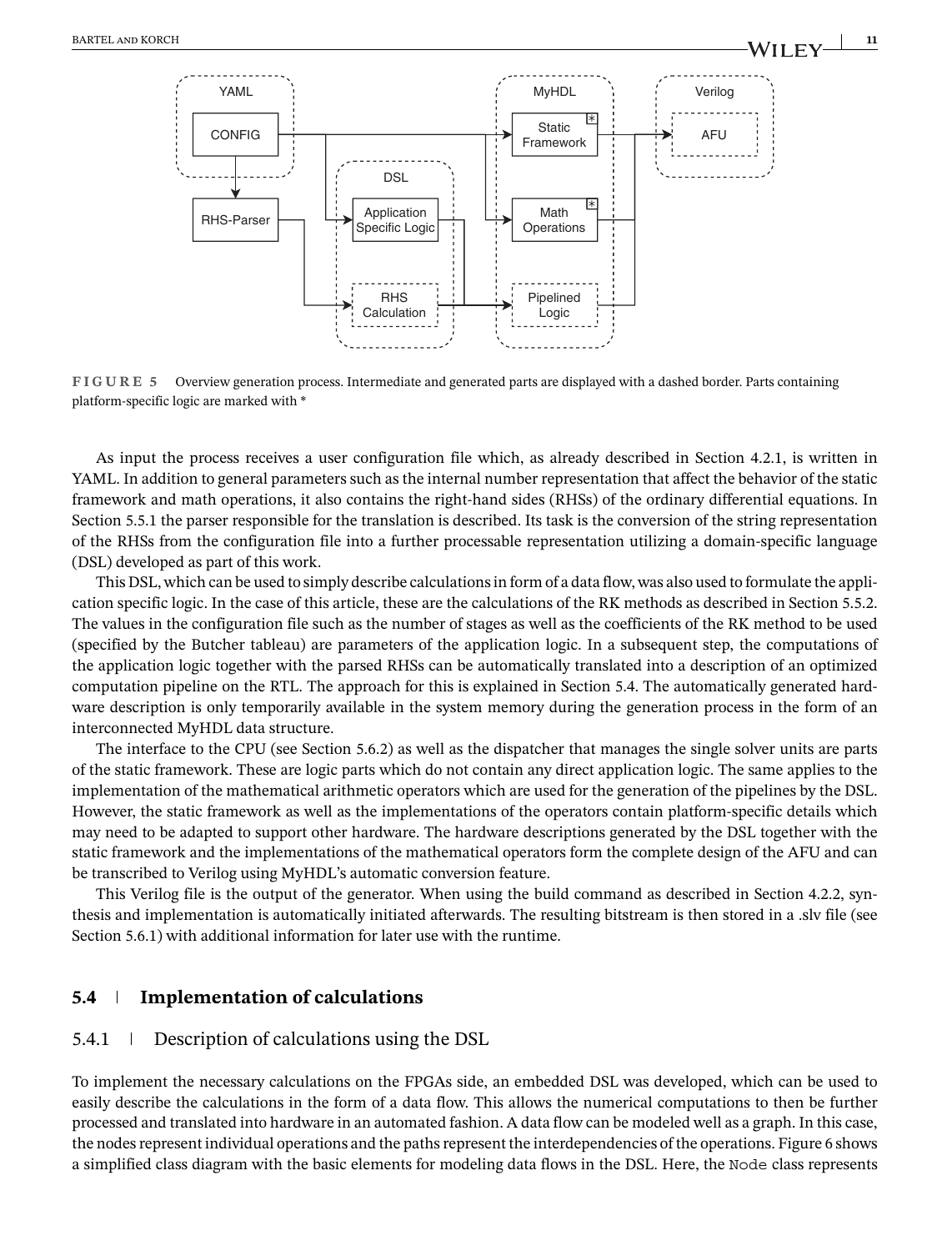

**FIGURE 6** Simplified class diagram of the basic components for the internal data flow graph representation

an operation and thus a node in the graph. The associated hardware description of the logic is stored in the *logic* field. Instances of the class PipeNumeric and therefore also PipeSignal and PipeConstant can be used as input for an operation. The class PipeSignal associates a MyHDL signal, which is the hardware description of a connection, with a Node (field: *producer*) which drives this signal. A node can drive multiple signals as output and thus be listed for multiple PipeSignals in the *producer* field. The operations on which a Node depends is thus the set of all nodes listed in its inputs of type PipeSignal in the *producer* field.

Listing 6 shows the description of a simple data flow using the DSL. The occurring variables are of type PipeNumeric. The framework provides basic mathematical functions. By overloading the standard mathematical operators for all objects of type PipeNumeric, they can be used implicitly (lines 3 and 4) in addition to an explicit call (lines 2 and 5). To automatically convert the constants into the correct representation form (e.g., fixed-point numbers of different precision) and to avoid errors, the use of the class PipeConstant is enforced. It is crucial to emphasize that the represented code does not perform the calculations, but only describes them. In addition to the basic mathematical functions, the framework provides special nodes as an interface between classical logic and the computations described by the DSL. Listing 7 shows the use of these interface components (PipeInput and PipeOutput) to incorporate the calculations from Listing 6.

```
_1 def calc(a, b):
2 \text{ add1} = add(a, PipeConstant.from float(3))3 \text{ add2} = add1 + b4 mul1 = add1 * PipeConstant.from float(5)
s mul2 = mul(add2, a)
     6 return (mul1, mul2)
```
Listing 6: Description of a example calculation as a data flow

```
1 data_in = PipeInput(in_valid, a=a_in_signal, b=b_in_signal)
2 res = calc(data in.a, data in.b)3 data out = PipeOutput(out busy, a=res[0], b=res[1])
```
Listing 7: Interface between DSL and other logic

The complete data flow from Listing 6 in combination with Listing 7 can be visualized as a graph, as shown in Figure 7. This makes it easy to see the dependencies between the individual operations. Before the multiplication from line 5 in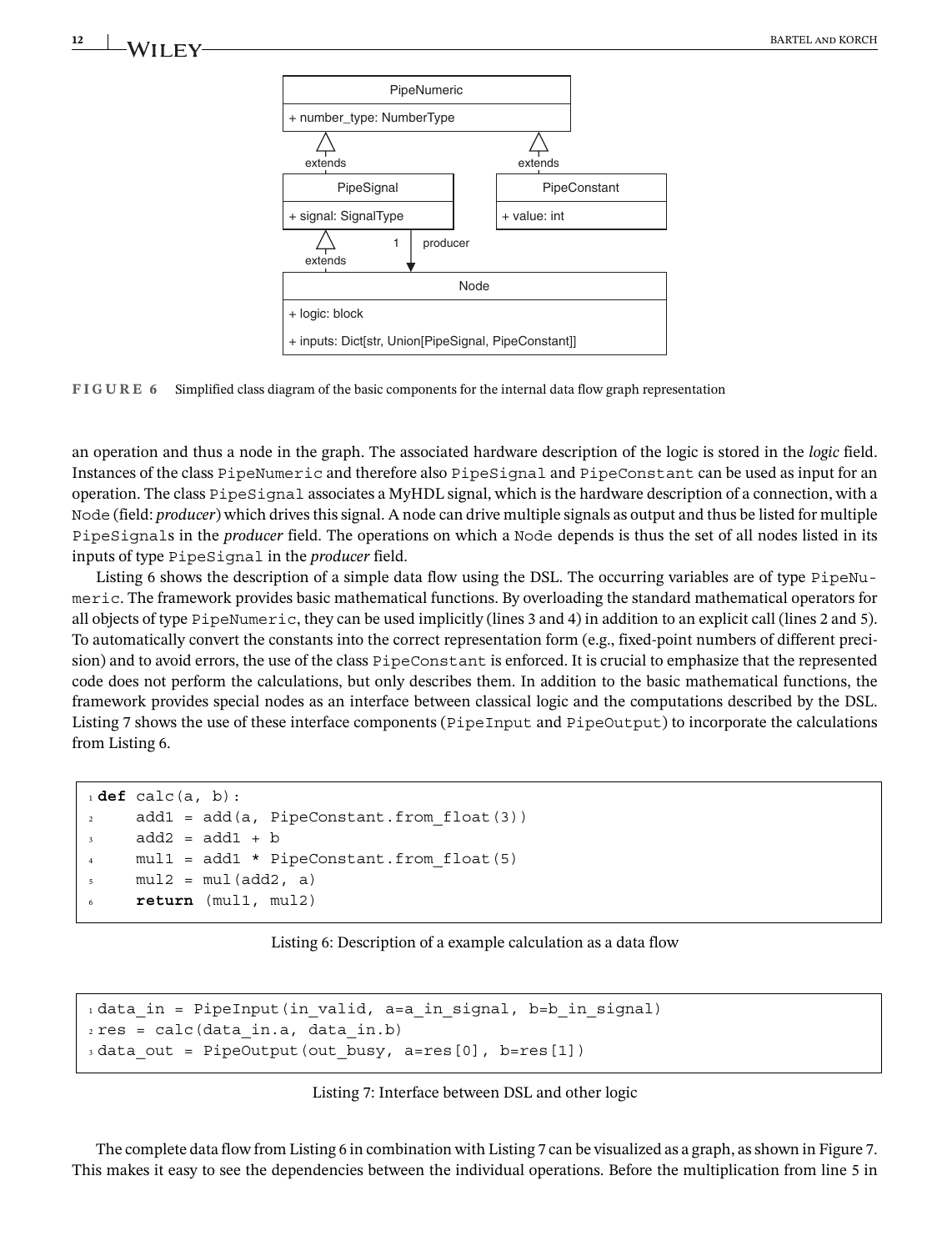

**FIGURE 7** Representation of the data flow as a graph. Each inner node refers to a line of Listing 7

Listing 6 can be calculated, the addition from line 3 and thus also the addition from line 2 must be completed. Lines 3 and 4 from Listing 6, however, can be calculated simultaneously.

### 5.4.2 Automated conversion of calculations into hardware

In order to be able to translate calculations of variable complexity into hardware automatically and without violating the time limits, the execution time of the logic is coded in each node. More complex computations can and should be implemented as a separate subflow using the basic functions provided by the framework. By doing so, all subsequent optimizations can be performed on the full resulting graph consisting of individual nodes implementing the needed mathematical base functions. In the following, the basic concept is presented on the assumption that all nodes need only one clock cycle to implement their functions. A naive approach to the conversion of the data flow (of Listings 6 and 7) into hardware is to impose the condition of waiting until all previous operations have completed before executing individual operations. To implement this, one could introduce a Boolean for each node that signals the end of its computation. A node monitors these signals for all its inputs and can thus wait to start its own calculation until all previous ones have completed. The number of clock cycles needed to compute the results for a set of inputs is determined by the longest path. In the given example calculation this is three clock cycles. It should be noted that in this type of implementation, the logic circuits of the individual operations are used only in one clock cycle and lie idle the rest of the time. The time spent waiting for the previous calculations and all clock cycles after the end of the calculation are unused.

The approach chosen in this work converts the data flow in a pipeline. The logic generated in this way can compute several data sets in parallel. Apart from the time needed to fill and empty all stages at the beginning and end, all logic is active in every clock cycle. The individual nodes are sorted according to their dependencies and assigned to the earliest possible stage, so that all dependencies have already been calculated in previous stages. For the example data flow, this is shown in Figure 8. A data set passes one stage per clock cycle. Signals that skip one or more stages must therefore be buffered using registers. These registers are automatically inserted into the data flow graph. Figure 9 shows the transformed graph.

When implementing a pipeline, the way of handling a halt of the pipeline is essential. Such a halt can occur if the subsequent logic cannot process any further data. The idle state of a pipeline caused by, for example, no new data being available at the input, must also be taken into account. The approach taken in this work is called *buffered handshake*. 32

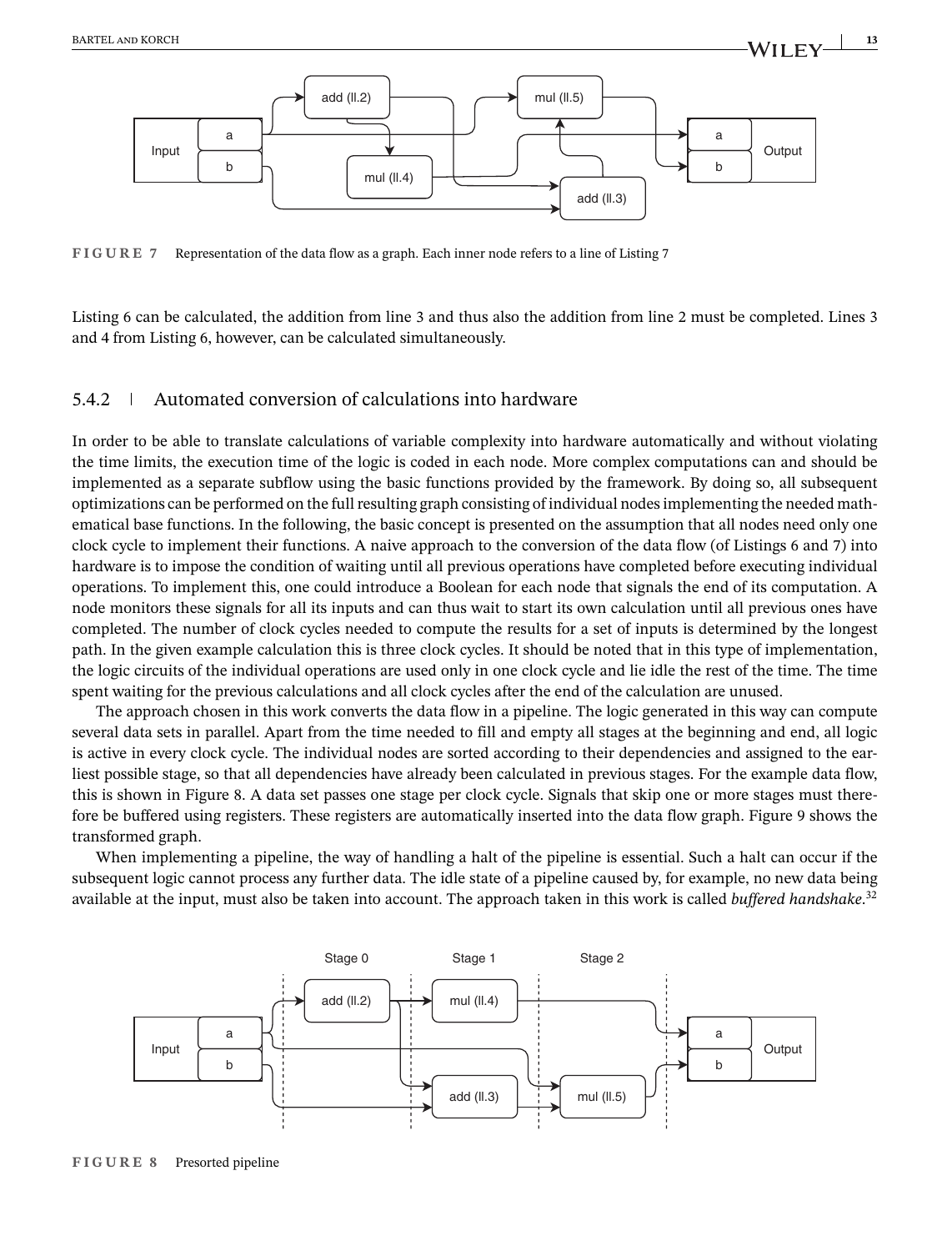

**FIGURE 9** Pipeline with registers

The organizational logic for the pipeline operation is implemented in the individual stages. Whether the current input is valid is communicated by the previous stage via a Boolean signal. Another Boolean signal indicates whether the next stage is busy and therefore cannot receive data. A data transfer between two stages only takes place if the next stage is not busy and the current stage declares its data valid. Since only one preceding stage can be notified of the busy signal when the pipeline stops in each clock cycle, all nodes of a stage must be able to temporarily store a set of input values, the current output of the preceding stage. After evaluating the signals, the logic of a stage instructs its nodes whether to process the new data and pass it on directly, cache the result, or clear the memory. Figure 10 shows the control signals between the stages of the pipeline and the input and output nodes.

When building the graphs from the data flow, nodes with results that are not used any further are dropped. Table 1 compares the required clock cycles per solution step of the two described implementation variants. The pipelined implementation does not improve performance when solving a single IVP compared with the naive implementation. However, if we consider the performance when solving multiple IVPs, the time required decreases significantly. More complex solution methods perform more computations per step at the cost of additional hardware. As a result they can solve more IVPs simultaneously. Regardless of the solution method used, the pipeline requires only one additional clock cycle for each additional IVP at full capacity. This results in the following relationship: The more IVPs are solved, the closer the required clocks per step and per number of IVPs approaches 1. Comparing the FPGA resource requirements of the pipelined implementation to the naive implementation, the resource requirements are larger due to the additional logic





**TABLE 1** Comparison of clock cycles per step for the Lotka–Volterra equations<sup>25</sup> with internal fixed-point number representation

|                          | Euler |       | RK4  |            |
|--------------------------|-------|-------|------|------------|
| Number of IVPs           |       | 100   |      | <b>100</b> |
| Naive implementation     | 6.2   | 607.4 | 24.2 | 2407.7     |
| Pipelined implementation | 6.2   | 108.2 | 24.2 | 109.8      |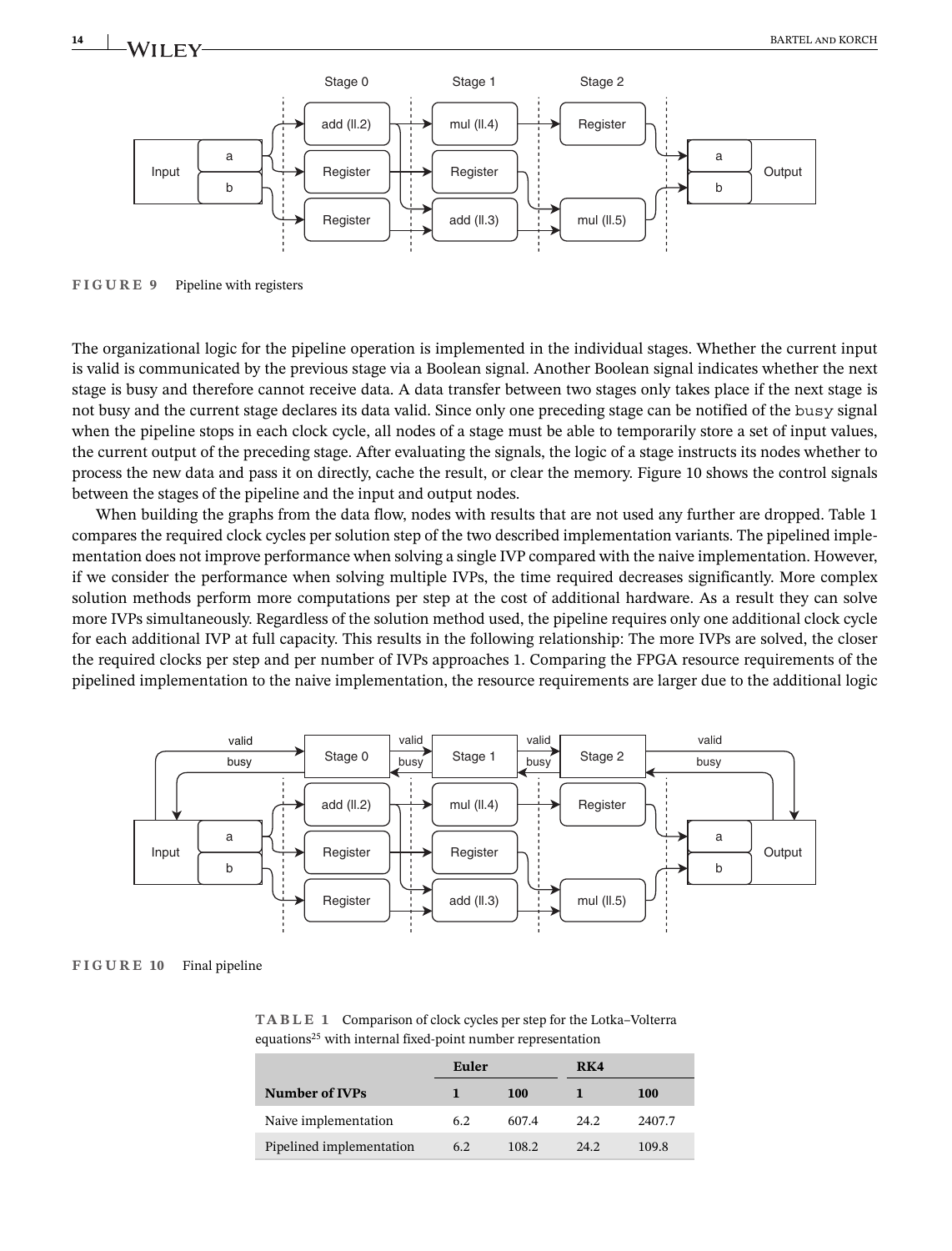circuits and registers required. However, the number of DSP blocks required does not differ. In practice, it has been shown that for computation-intensive circuits, the number of DSP blocks are the limiting factor. An optimal utilization of the DSP blocks, as realized by the presented pipeline implementation, is generally the target.

Due to the constraint that each stage is only one clock cycle long not all necessary logic can be represented even for elementary operations. This problem occurs, for example, when using fixed DSP blocks. A solution would be to adjust the duration in clock cycles of the stages to the longest elementary operation. But this would considerably limit the possibilities for parallelization of the operations. In this work a new type of node is introduced instead: the MultiCycleNode, which is used for logic that requires multiple clock cycles. The previous node is renamed to OneCycleNode. Figure 11 shows such a MultipleCycleNode lasting three clock cycles in a pipeline. In order not to lose data in case a halt of the pipeline occurs, the node must be able to store data for each of its stages. This is implemented internally with the help of a FIFO. With this approach faster operations can still be parallelized on the finest possible level (a clock cycle).

# 5.4.3 • Optimization of the basic mathematical operations

Since all calculations are always based on the basic mathematical operations provided by the framework, it is important to optimize them. Thereby the goals are the minimization of the needed DSP blocks as well as performance improvements by saving clock cycles or entire calculations. In order to efficiently pipeline combinatorial logic that does not require its own clock cycle, a new variant of a Node is introduced, the ZeroCycleNode. Depending on the type and the values of the parameters of the basic operations, different hardware circuits and thus implementations of them are used. In the following, such optimizations are demonstrated using the multiplication of signals with an internal fixed-point number representation as an example. The two parameters of the multiplication are called *a* and *b*. As specified in the implementation of the DSL, they can be either a PipeConstant or a PipeSignal. The behavior of the multiplication function differs for different pairs of types and values of the parameters. The respective behavior is described below by means of conditions. The first applicable condition is decisive. To simplify the conditions, it is assumed that parameter *a* is always of type PipeConstant as soon as one of the two parameters is of type PipeConstant.

- **•** *a of type* PipeConstant *and a.value* == *0:* Regardless of *b*, a PipeConstant with the value 0 is always returned.
- **•** *a of type* PipeConstant *and b of type* PipeConstant*:* The result is a PipeConstant with value *a* ⋅ *b*. Thus the calculation is performed at generation time.
- **•** *a of type* PipeConstant *and a.value & (a.value 1)* == *0*: In *a.value* exactly one bit is set. Thus there is a multiplication or division by a multiple of 2. An arithmetic shift by *n* bits to the left is equivalent to a multiplication by 2*<sup>n</sup>*. The variable *n* can also be negative, in which case an arithmetic shift to the right is performed, thus dividing. The implementation of an arithmetic shift by a constant value in hardware is possible without requiring resources by connecting the individual signals differently. Compared with an implementation with a DSP block, both resources (the DSP block) and time are saved. The function returns a PipeSignal which is driven by a ZeroCycleNode.
- **•** all other cases: The multiplication is implemented using a DSP block. The result of the call is a PipeSignal which is driven by a OneCycleNode.

Table 2 lists information about the components of the generated pipelines for different solution methods, once with optimizations and once without optimizations. Additionally, the percentage of savings achieved by the optimizations of

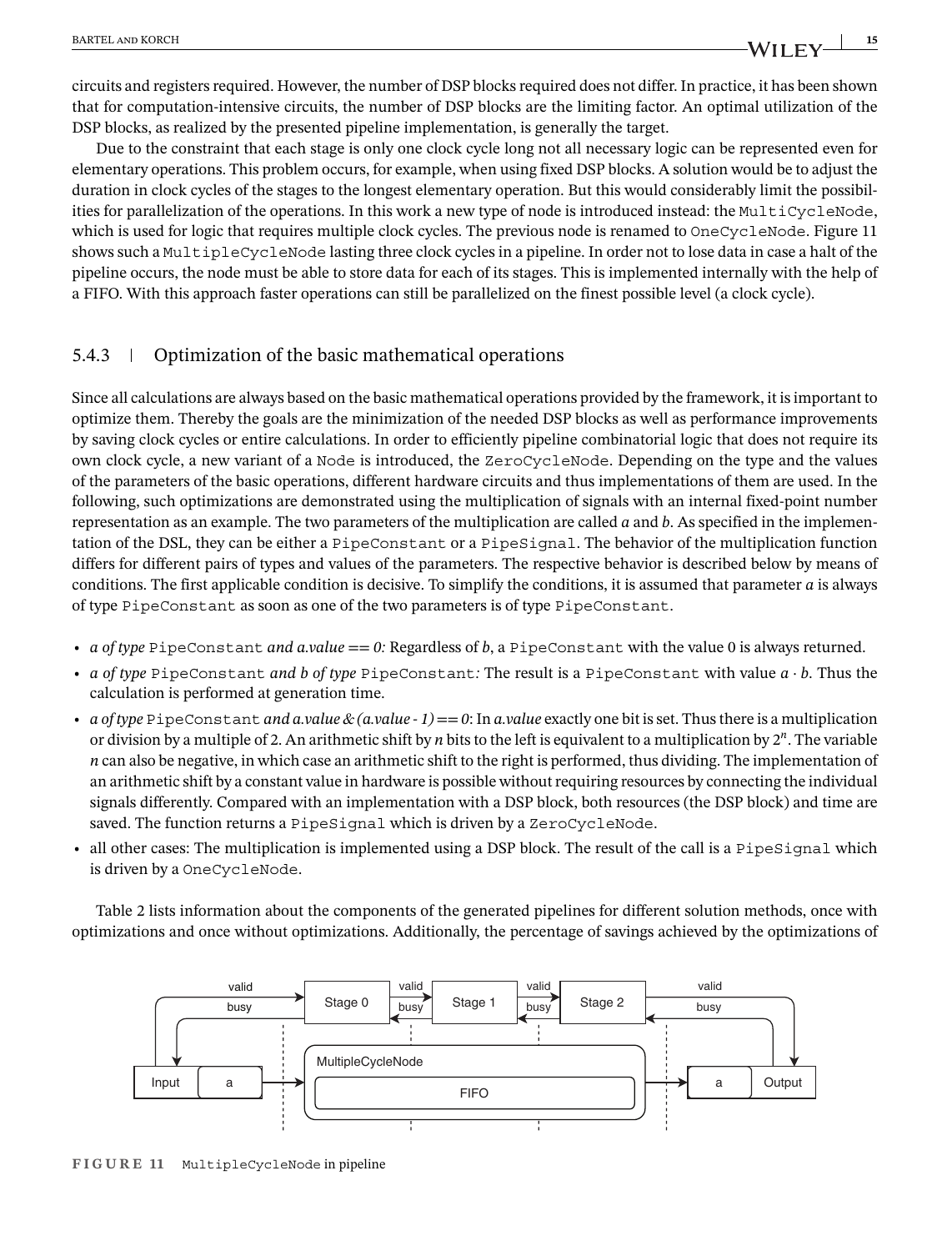|                 | Nbr_stages | Reg   | Add   | Sub            | Mul_dsp | Mul_by_shift   |
|-----------------|------------|-------|-------|----------------|---------|----------------|
| Euler           | 8          | 68    | 7     | $\mathbf{1}$   | 13      |                |
| Euler optimized | 5          | 39    | 5     | $\mathbf{1}$   | 8       |                |
| Saving          | 37.5%      | 42.6% | 28.6% | $0.0\%$        | 38.5%   |                |
| Heun            | 15         | 165   | 12    | $\overline{2}$ | 25      |                |
| Heun optimized  | 11         | 116   | 10    | 2              | 16      | $\overline{4}$ |
| Saving          | 26.7%      | 29.7% | 16.7% | $0.0\%$        | 36.0%   |                |
| RK4             | 31         | 519   | 28    | $\overline{4}$ | 56      |                |
| RK4 optimized   | 23         | 325   | 20    | $\overline{4}$ | 40      | 5              |
|                 |            |       |       |                |         |                |

**TABLE 2** Comparison of the generated pipelines with and without optimization for the Lotka–Volterra equations<sup>25</sup> with internal fixed-point number representation

the basic operations is given. Since each stage of a pipeline computes for exactly one clock cycle, the number of stages (*nbr\_stages*) corresponds to the clock cycles required to run the pipeline. A saving of stages, such as by 37*.*5% for the Euler method leads to a performance improvement of the same percentage when solving a single IVP. In addition, significant savings can also be observed in the required DSP blocks for all methods. The knowledge that multiplication or division by a multiple of 2 can be implemented very efficiently for fixed-point number types in hardware can be taken into account when choosing a suitable solution method. The more coefficients of the Butcher tableau satisfy the condition, the more resource-efficient and performant a solution method can be implemented on a FPGA.

#### **5.5 Implementation of application specific solver unit internals**

*Saving 25.8% 37.4% 28.6% 0.0% 28.6%*

#### 5.5.1 Parsing of the ODE description

Most values of the configuration provided by the user can be used directly to parameterize the logic. This is not true for the specification of the ODE system. The RHSs of the equations are specified in the configuration file by the user in explicit form as a string. The task of the RHS parser is the automatic translation of the given expressions into the DSL which can then be used to automatically generate efficient and highly pipelined hardware circuits for the calculations, as described in Section 5.4. Therefore a grammar for infix expressions was defined using the library *PyParsing*. <sup>33</sup> After parsing the provided strings, an algorithm walks through the derived parse tree and reassembles the expressions using the DSL.

#### 5.5.2 Implementation of the RK methods

The developed data flow DSL allows a very direct and readable implementation of the calculations necessary for the RK methods. The general approach is illustrated below using the calculations for the stage vectors as an example. As already explained in Section 2.1 about the basics of RK methods, Equation (7) is used to calculate the stage vectors  $v_1, \ldots, v_s \in \mathbb{R}^n$ of an *s*-stage RK method:

$$
v_j = f\left(x_k + h \cdot c_j, \eta_k + h \cdot \sum_{l=1}^s a_{jl} v_l\right) \quad \text{for } j = 1, \dots, s. \tag{7}
$$

The stage () function shown in Listing 8 describes the calculation of a stage vector. The parameter config is used to pass a stage configuration defined at the time of generation. In addition to the index *j* of the stage, this also contains the coefficients  $a_{jl}$  for  $l = 1, \ldots, s$  and  $c_j$  as well as the right-hand sides (config.components) and the size of the system of equations *n*. In addition, the function receives one signal each via the parameters h and  $x$  and a list of signals of size *n* via y. The signals of the previous stage vectors are provided in a nested list via the parameter v. Line 2 defines the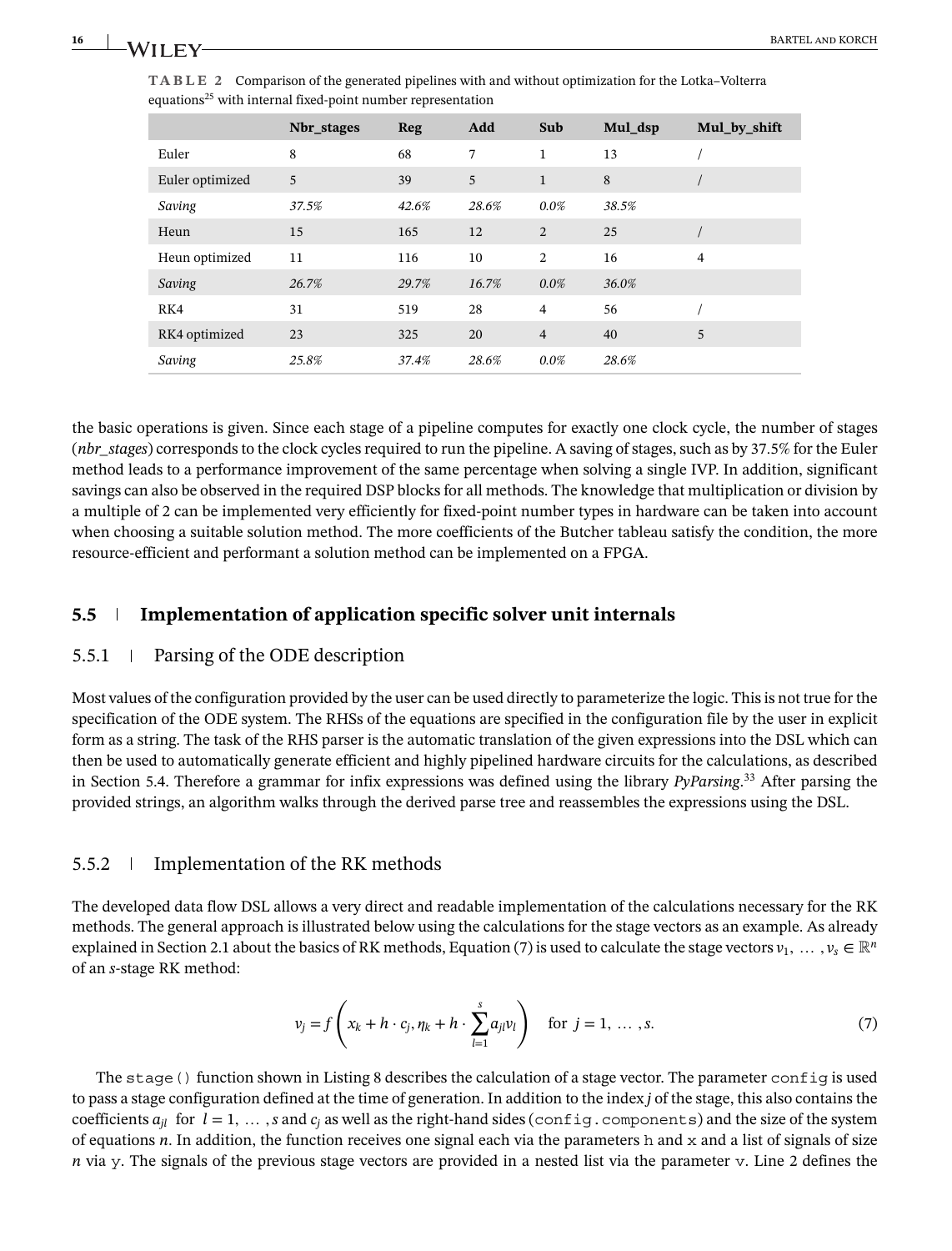calculation of the *x* value for the function evaluation. Care must be taken to convert the constant to the correct data type. From line 3 on, the calculations of the *y* vector are described. The function  $dot$  product(), which is implemented using the basic mathematical operations provided by the framework, calculates the scalar product of the two vectors passed to it. In line 8 the actual function evaluation takes place. Here, each right-hand side of the explicit equation system is parsed as described in Section 5.5.1. The implementation of the remaining calculations of the RK methods is analogous.

```
1 def stage(config, h, x, y, v):
x = x + h * \text{PipeConstant}.from float(config.c)3 rhs y = [y[i] + h * dot product(4 [PipeConstant.from_float(el) for el in config.a],
5 [el[i] for el in v[:config.stage_index]]
6 ) for i in range(config.system_size)]
7
8 return [expr parser.expr(rhs expr, {
'x': rhs x,
10 'y': rhs_y
11 }) for rhs_expr in config.components]
```
Listing 8: Implementation of the RK stage

# **5.6 Interface**

# $5.6.1$  .slv file format

The logic generator generates a description of the logic circuits on the RTL in MyHDL which is then automatically translated into Verilog. After synthesis and implementation, Quartus Prime<sup>31</sup> generates a bitstream which encodes the configuration of the FPGA. The tools of the OPAE store this, together with additional information required for the configuration process, in a .gbs file. For the later use of the generated AFUs by the runtime software provided in this work, further information is required. Both the chosen number representation and the size of the ODE system have an influence on the interface. To make the use and pregeneration of solvers as easy as possible, a new simple file format was developed as part of this work that combines the information needed for the runtime with the .gbs file. The structure is outlined in Figure 12. After a static ID identifying the file format, the length of the configuration header is stored in four bytes. This is followed by the header encoded in JSON with all the additional information needed later. Following this, the original .gbs file is embedded. A library for easy packing and unpacking of the .slv files has been implemented.

# 5.6.2 Interface between CPU and AFU

The OPAE provides the core cache interface (CCI) for communication between the CPU and a AFU on the FPGA. Basically there are two possibilities for data exchange. The control/status registers (CSRs) are an address space for which the CPU

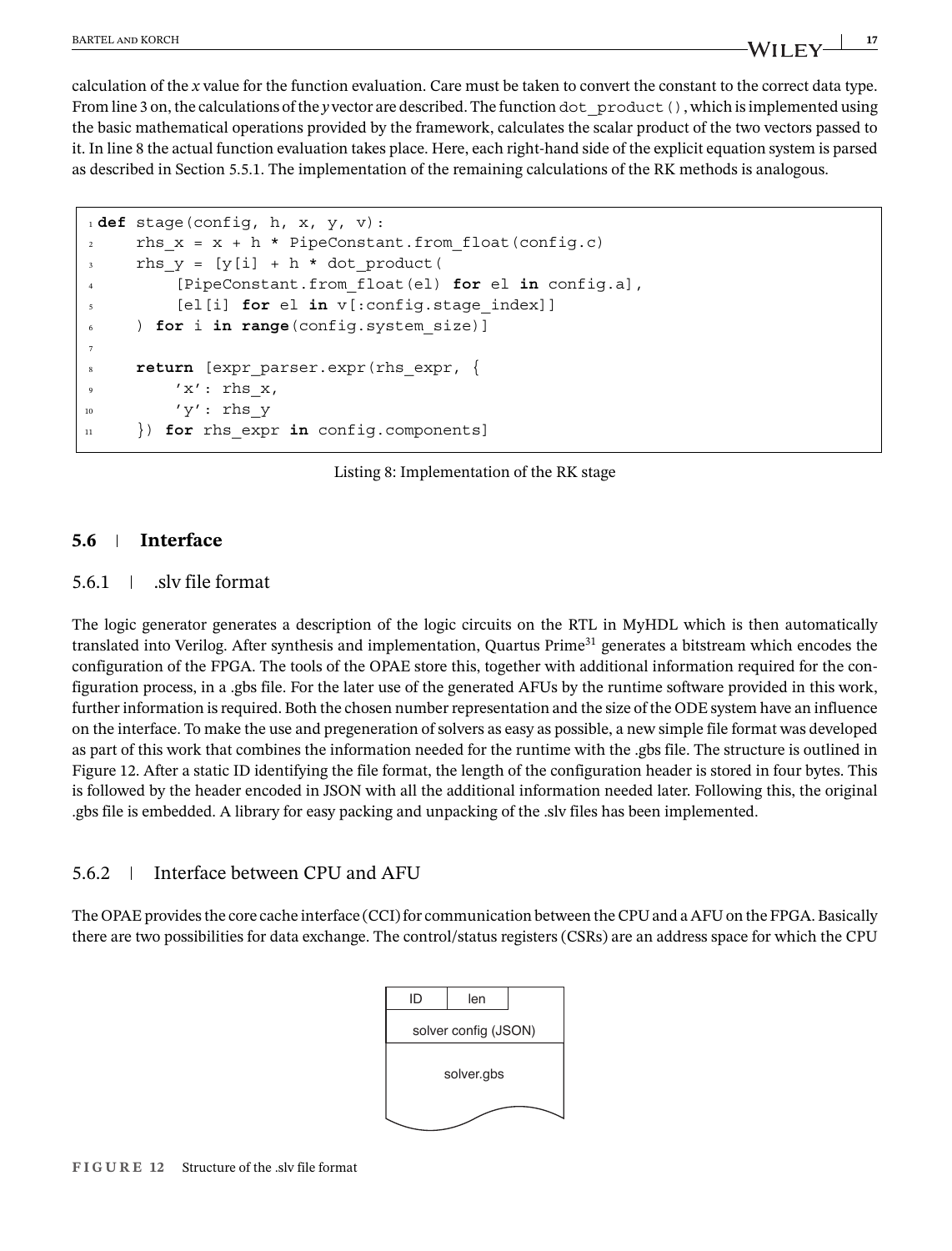can make write and read requests. The AFU is only a passive participant. The exact implementation on the side of the AFU is left to the developer. The second available variant of data exchange is reading and writing from and to the RAM of the CPU. Here the AFU can initiate the transfer of up to four cache lines to or from a RAM address simultaneously. A cache line is 512 bits = 64 bytes in current processors. Since the AFU cannot access the CPU's virtual memory management, it requires the physical address for all requests. To keep an allocated memory area at the same physical address, the corresponding RAM page must be pinned by the runtime software. The size of a memory area accessible to the FPGA is thus limited by the page size (default: 4096 bytes). If you want to make larger memory areas accessible, the use of the so-called hugepages is necessary.<sup>34</sup>

The solvers generated in this work must be sent the IVPs to be computed. In addition, the AFU must transmit the results back to the CPU at the end of the calculation. Two memory areas in the RAM of the CPU are used to realize this data exchange. One is written by the runtime with the initial values and thus serves as input for the AFU. The AFU always retrieves four cache lines, called a chunk in the following, together. The second memory area is used for the output of the results. For the physical addresses of the two areas, the AFU provides two control registers at fixed addresses. In addition, the number of chunks to be read as well as a Boolean to start the solution process and the current status of the solver are specified in further registers.

```
1 class InputData(StructDescription, metaclass=StructDescriptionMetaclass):
2 id = BitVector(num.INTEGER_SIZE)
3 x_start = BitVector(num.TOTAL_SIZE)
4 y_start = List(system_size, BitVector(num.TOTAL_SIZE))
5 h = BitVector(num.TOTAL_SIZE)
6 n = BitVector(num.INTEGER_SIZE)
7 bit padding = BitVector(len padding)
```
Listing 9: Description of the input data format (shortened)

The data format of the input data is defined in Listing 9. With the help of the StructDescription library developed as part of rtlode, bit-precisely packed data types can be described in MyHDL. For the IVPs, an ID is defined in addition to the specification of the initial values for *x* and *y* as well as the step size *h* and the number of steps *n*. This ID can later be used to match the result data set to the corresponding IVP. A constant order between input and output data is not guaranteed. With the help of an optional padding the total length of an input data set is extended to the next byte boundary. This simplifies the handling on the side of the CPU.

Figure 13 visualizes the loading of IVPs. The data sets are stored in the input memory area by the runtime in such a way that no chunk boundaries are crossed. This simplifies the logic on the FPGAs side, since the positions of each data set thus remain constant relative to the chunk. Accordingly, at the end of a chunk, parts of the memory area remain unused. This can be seen in Figure 13 in the third and seventh cache lines. In the generated solvers on the FPGA, the host RAM



**F I G U R E 13** Loading of input data sets (the IVPs)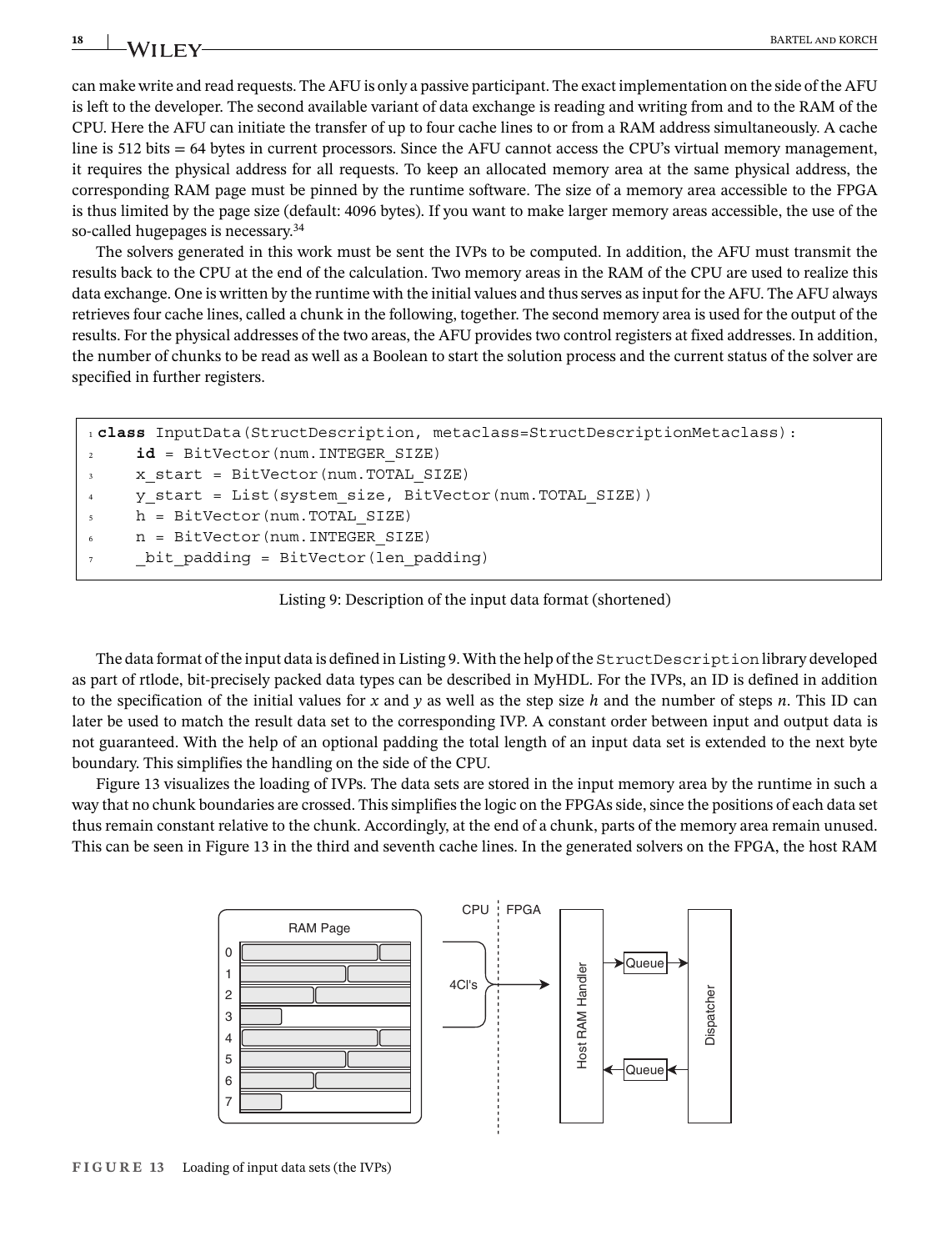handler is responsible for managing CPU memory accesses. This part of the AFU logic, once the solver process is started, loads one chunk of data at a time from the input memory area. As soon as all four cache lines have arrived, the individual data sets are separated and stored in a queue. This serves the purpose to decouple the main solver logic from the memory accesses. The dispatcher module then reads the data sets from the queue and distributes them to the individual solver units. Saving of the results works the same way. As soon as all input data sets have been processed and the results have been transferred to the CPU, the AFU signals this with a change of its status value in the CSRs.

# **6 RESULTS**

# **6.1 Time needed for generation**

The process proposed in this article to generate circuit descriptions from configuration files naturally requires additional time on top of the time required for synthesis and implementation. The generation as well as synthesis and implementation were performed on a host with an Intel(R) Xeon(R) CPU E5-2630 v2  $\omega$  2.60 GHz. In Table 3 the time in seconds needed to generate the Verilog descriptions of the complete AFUs is shown depending on the chosen solution method and number of parallel solvers for different number representations. It should be noted that the generation process currently uses only one CPU core and has not been optimized.

From the results of Table 3 it can be seen that a doubling of the number of solver units also almost doubles the time required. In addition, the use of more complex solution methods also leads to a significant increase in the required time. Regarding the number representations, it can be observed that the fixed point number representation can be generated the fastest. Changing the precision of the floating point number representation from single to double also increases the required time noticeably. In summary, configurations that lead to more or more complex logic also take longer to generate.

Quartus Prime takes  $1.60 \cdot 10^4$  s on the same host machine to generate a finished bitstream from the Verilog description of a AFU with 32 single precision floating point Euler solvers. The time required to generate the description  $2.06 \cdot 10^2$  s is several orders of magnitude smaller and negligible in practice.

# **6.2 Comparison to Stamoulias et al.<sup>5</sup>**

In the work of Stamoulias et al.,<sup>5</sup> the choice of using HLS tools was justified by a reduced development time. With the newly proposed concept in this article, the specific development effort is reduced to describing the solver and the problem in a configuration file. Based on this, rtlode can automatically generate a logic circuit. A direct comparison with the work from Stamoulias et al.5 is unfortunately not possible due to the inaccessible source code and a different hardware at hand. However, the information about their solution and the hardware used is sufficiently accurate to allow a comparison with some limitations. Unless otherwise stated, the data in the following refer to the use case of Stamoulias et al., $5$  which is

|        |           | Number of parallel solver units |                     |                         |                     |                     |                     |  |
|--------|-----------|---------------------------------|---------------------|-------------------------|---------------------|---------------------|---------------------|--|
|        |           | $\mathbf{1}$                    | $\overline{2}$      | $\overline{\mathbf{4}}$ | 8                   | 16                  | 32                  |  |
| Euler  | <b>SP</b> | 6.93                            | $1.34 \cdot 10^{1}$ | $2.75 \cdot 10^{1}$     | $5.21 \cdot 10^{1}$ | $1.04 \cdot 10^{2}$ | $2.06 \cdot 10^{2}$ |  |
|        | DP        | 9.81                            | $1.85 \cdot 10^{1}$ | $3.71 \cdot 10^{1}$     | $7.32 \cdot 10^{1}$ | $1.46 \cdot 10^{2}$ | $2.92 \cdot 10^{2}$ |  |
|        | 54b fix   | 2.23                            | 3.83                | 7.13                    | $1.36 \cdot 10^{1}$ | $2.71 \cdot 10^{1}$ | $5.38 \cdot 10^{1}$ |  |
| Heun   | <b>SP</b> | $1.46 \cdot 10^{1}$             | $2.86 \cdot 10^{1}$ | $5.60 \cdot 10^{1}$     | $1.18 \cdot 10^2$   | $2.28 \cdot 10^{2}$ | $4.57 \cdot 10^{2}$ |  |
|        | DP        | $2.15 \cdot 10^{1}$             | $4.19 \cdot 10^{1}$ | $8.52 \cdot 10^{1}$     | $1.69 \cdot 10^{2}$ | $3.32 \cdot 10^{2}$ | $6.69 \cdot 10^{2}$ |  |
|        | 54b fix   | 3.72                            | 6.61                | $1.26 \cdot 10^{1}$     | $2.72 \cdot 10^{1}$ | $4.86 \cdot 10^{1}$ | $1.01 \cdot 10^{2}$ |  |
| SSPRK3 | <b>SP</b> | $2.59 \cdot 10^{1}$             | $5.04 \cdot 10^{1}$ | $9.98 \cdot 10^{1}$     | $1.98 \cdot 10^{2}$ | $4.19 \cdot 10^{2}$ | $8.16 \cdot 10^{2}$ |  |
|        | DP        | $3.78 \cdot 10^{1}$             | $9.44 \cdot 10^{1}$ | $1.50 \cdot 10^{2}$     | $2.97 \cdot 10^{2}$ | $6.13 \cdot 10^{2}$ | $1.23 \cdot 10^3$   |  |
|        | 54b fix   | 6.17                            | $1.12 \cdot 10^{1}$ | $2.18 \cdot 10^{1}$     | $4.24 \cdot 10^{1}$ | $8.51 \cdot 10^{1}$ | $1.68 \cdot 10^{2}$ |  |

**TABLE 3** Needed time in (s) to generate a Verilog description of the complete AFU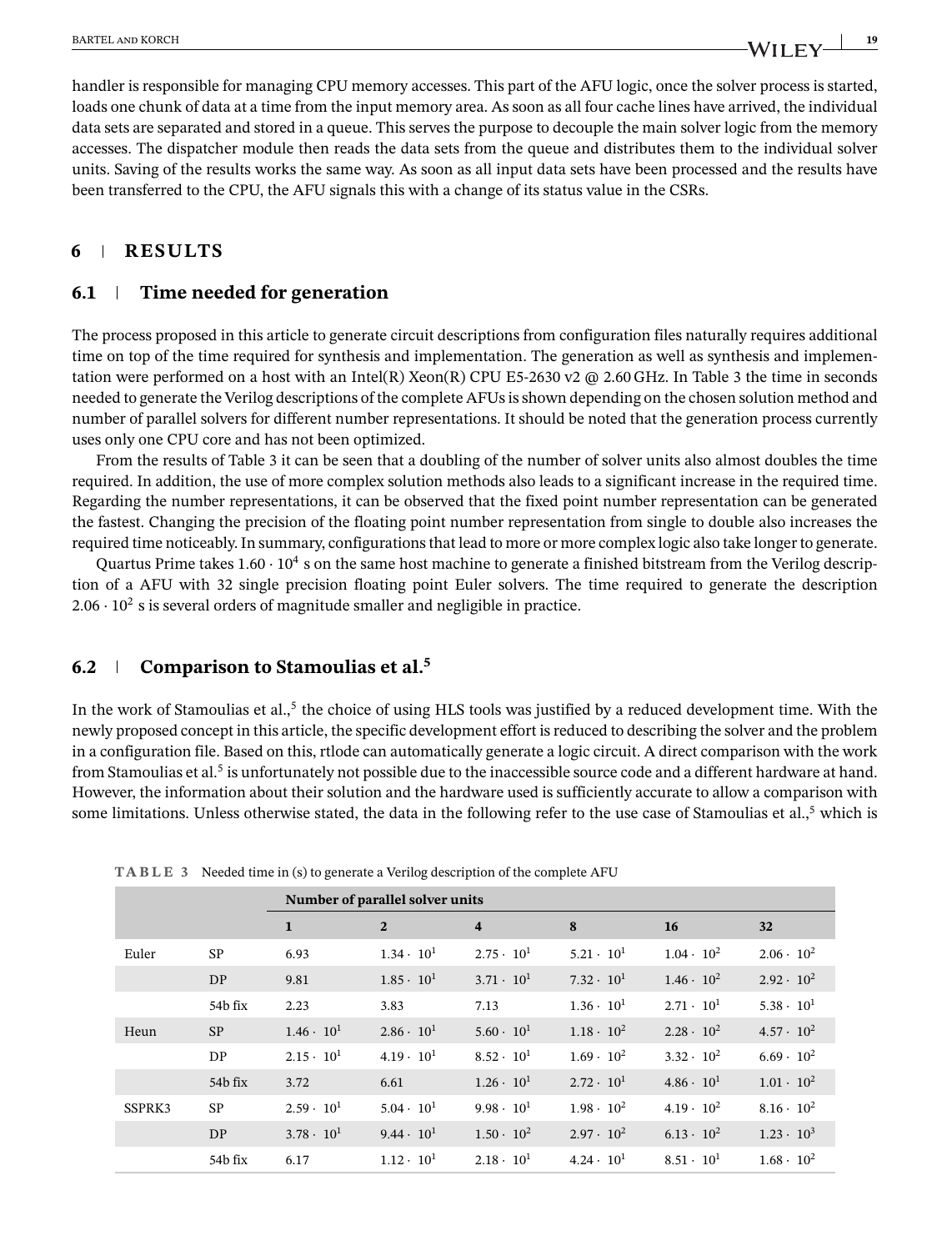the solution of multiple instances of the Lotka–Volterra equations.25 The clock frequency for the generated logic circuits was fixed at 200 MHz, the same value used by Stamoulias et al.<sup>5</sup> for their performance analysis. Table 4 compares the main resources of the two FPGAs involved. The *Xilinx Kintex UltraScale KU060* used by Stamoulias et al.<sup>5</sup> has fewer of the important DSP blocks in addition to a smaller number of logical blocks and a smaller internal RAM compared with the *Intel Arria 10 GX 1150* used in this work. In order to still allow a comparison, hardware differences have to be compensated for. In our use case the internal RAM is less relevant. The number of DSP blocks and logical units is much more important. To avoid any advantage from the estimation, a very conservative approach has been chosen by scaling the reference values of Stamoulias et al.<sup>5</sup> to 63.09%. This value corresponds to the ratio of the logical blocks between the FPGAs which is the lower one of both relevant ratios. In reality, this ideal speedup of the reference values caused by the correction would not be achievable.

In their work, Stamoulias and his colleagues<sup>5</sup> use single and double-precision floating-point number representations. Our tool rtlode also supports fixed-point number representations. As an example, a 54 bit fixed-point number representation, with 16 pre- and 34 postdecimal places, is also considered in the following. In order to allow a fair comparison with floating-point number representations, for the given IVP each solver method was verified to achieve at least the same accuracy as with the double-precision floating-point representation. This was done, in accordance with Stamoulias et al.,<sup>5</sup> by calculating the mean sum of errors compared with an Euler double-precision floating-point reference solution with 1 ⋅ 107 steps. Table 5 shows the required DSP blocks per solver unit for different solution methods and different internal number representations: single-precision floating-point (SP), double-precision floating-point (DP), and the mentioned 54 bit fixed-point (54b fix).

With increasing complexity of the solution method the resource requirements per solver unit increase. However, it should be noted that each solver unit uses a pipeline internally and thus more internal computations also lead to more IVPs that can be solved parallel in one solver unit. Table 6 compares the time required to solve 10k IVPs for different generated circuits with the scaled results of the HLS approach from Stamoulias et al.5 The step size and number of steps for each method are based on the data of their work and are tuned by them to achieve comparable accuracy in the results.

For the Euler method, it can be seen that an increase in the number of parallel solver units steadily reduces the required computation time. With 32 parallel solver units the double-precision floating-point representation is ≈6.5 times faster than the scaled reference value.5 Even the single-precision solver is ≈4.8 times faster. The other solver methods also outperform the reference consistently. However, it can be seen that an increase in the number of parallel solver units for

|                                              | <b>DSP</b> blocks | Logical blocks | <b>Internal RAM</b> |
|----------------------------------------------|-------------------|----------------|---------------------|
| Xilinx Kintex UltraScale KU060 <sup>35</sup> | 2760              | 725,550        | 9.1 MB              |
| Intel Arria 10 GX $1150^{27}$                | 3036              | 1,150,000      | 65 MB               |
| Ratio                                        | 90.91%            | 63.09%         | 14.00%              |

**TABLE 4** Comparison of FPGAs used in this work and by the reference work<sup>5</sup>

**TABLE 5** Comparison of DSP blocks needed per solver method and unit for the Lotka–Volterra equations.25

|        |           | Mul | Add/Sub | <b>DSP</b> blocks |
|--------|-----------|-----|---------|-------------------|
| Euler  | <b>SP</b> | 10  | 5       | 30                |
|        | DP        | 10  | 5       | 80                |
|        | $54b$ fix | 8   | 5       | 64                |
| Heun   | <b>SP</b> | 22  | 11      | 66                |
|        | DP        | 22  | 11      | 176               |
|        | 54b fix   | 16  | 11      | 128               |
| SSPRK3 | <b>SP</b> | 36  | 19      | 110               |
|        | DP        | 36  | 19      | 288               |
|        | $54b$ fix | 30  | 19      | 240               |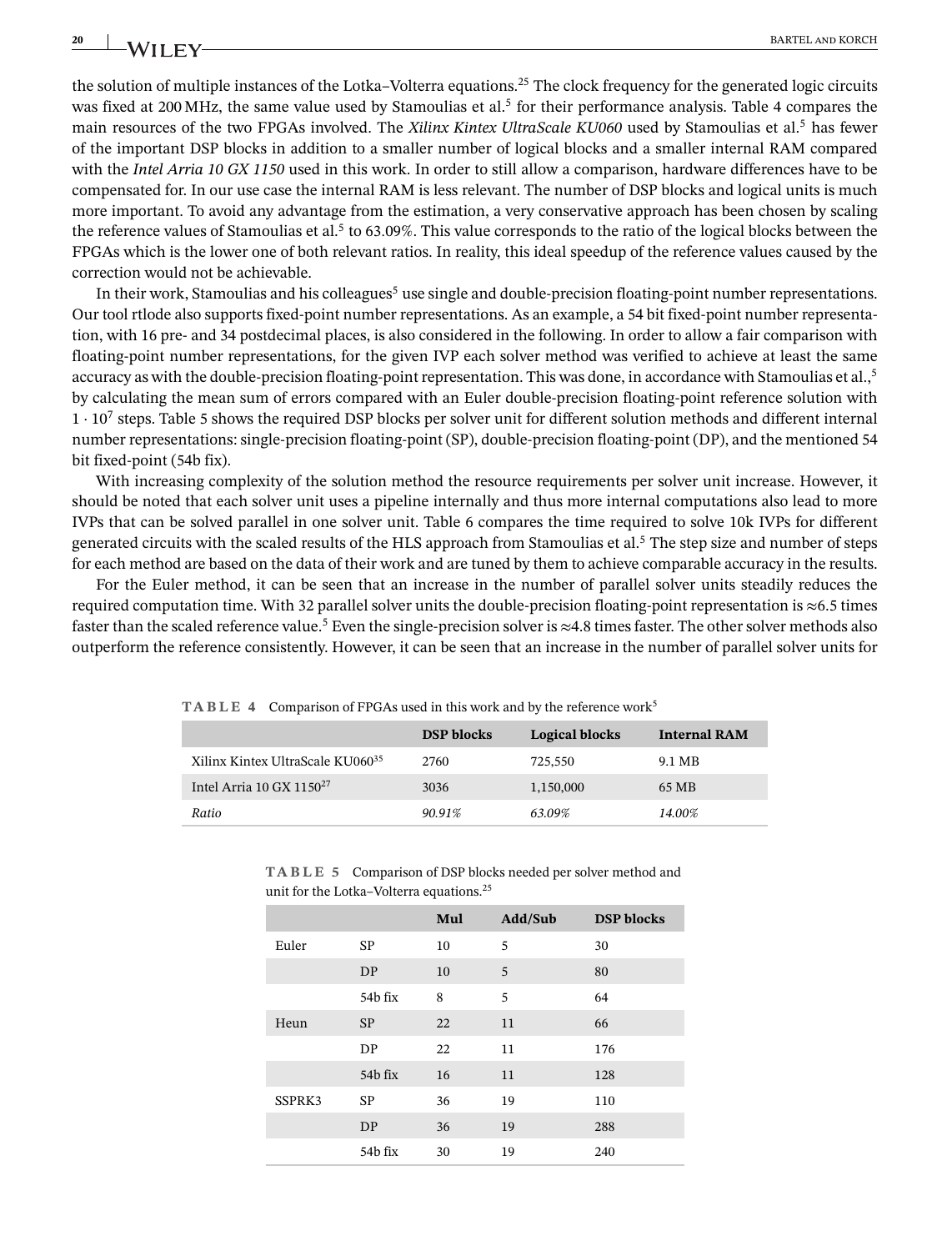**TABLE 6** Needed time in (ms) to solve 10k IVPs with different numbers of steps

|                   |           |              | Number of parallel solver units |                         |       |       |       | Reference 5          |         |
|-------------------|-----------|--------------|---------------------------------|-------------------------|-------|-------|-------|----------------------|---------|
|                   |           | $\mathbf{1}$ | $\overline{2}$                  | $\overline{\mathbf{4}}$ | 8     | 16    | 32    | <b>Scaled 63.09%</b> | Speedup |
| Euler (10k steps) | <b>SP</b> | 501.21       | 250.62                          | 126.03                  | 64.43 | 33.63 | 16.92 | 80.76                | 4.77    |
|                   | DP        | 501.61       | 250.83                          | 127.63                  | 66.03 |       |       | 426.49               | 6.46    |
|                   | 54b fix   | 501.12       | 250.52                          | 125.76                  | 64.05 | 33.28 |       |                      |         |
| Heun (60 steps)   | <b>SP</b> | 3.04         | 1.54                            | 0.88                    | 0.86  | 1.01  |       | 2.39                 | 2.78    |
|                   | DP        | 3.05         | 1.69                            |                         |       |       |       | 4.18                 | 2.47    |
|                   | 54b fix   | 3.04         | 1.52                            | 0.90                    | 0.87  |       |       |                      |         |
| SSPRK3 (12 steps) | <b>SP</b> | 0.86         | 0.85                            | 0.86                    | 0.86  |       |       | 1.40                 | 1.65    |
|                   | DP        | 1.37         | 1.36                            |                         |       |       |       | 59.80                | 43.97   |
|                   | 54b fix   | 0.88         | 0.85                            | 0.84                    |       |       |       |                      |         |

both the Heun and SSPRK3 methods does not result in a lower computation time. A value between ≈0.9 and ≈1.3 ms depending on the number representation is not exceeded. The small time interval of the IVP in combination with a large step size compared with the Euler method, due to the better numerical properties of the multilevel methods, leads to a very small number of steps (Heun: 60, SSPRK3: 12). Thus, the limiting factor is no longer the computation on the FPGA, but the interface between CPU and FPGA, which is not able to transfer the data of the 10k IVPs sufficiently fast. But despite this limitation, the SSPRK3 solver with double-precision floating-point numbers is more than 43 times faster than the already scaled HLS variant of Stamoulias et al.<sup>5</sup>

#### **6.3 Comparison of solution methods**

To be able to look at the performance of the computations in the generated logic circuits, again 10k IVPs were solved with the different methods. However, in contrast to the IVPs of Stamoulias and his colleagues,<sup>5</sup> the size of the time interval to be calculated was increased from 10 to 100. A reference solution was calculated using the Euler double-precision floating-point solver with  $1 \cdot 10^9$  steps. The number of steps required by the different number representations and solution methods to obtain an averaged sum error of less than 2*.*5 ⋅ 10<sup>−</sup><sup>5</sup> is shown in Table 7. Using the Euler method, the single-precision floating-point number representation and the 54 bit fixed-point number representation cannot achieve the desired accuracy. For all other combinations, the performance results are shown in Table 8.

We again observe that the number format does not influence the execution time of a solver noticeably, but with a smaller number format more solver units can be used. As expected, increasing the number of parallel solver units now also leads to an improvement in performance for the Heun and SSPRK3 methods, which speeds up the execution time nearly linearly. For example, the speedup of SP Heun using 16 solver units is 14.6. Moreover, we can confirm that it always takes 5 ns to compute one time step of one IVP on one solver unit, which corresponds to the cycle time at 200 MHz, that is, the solver units have an optimal throughput of one IVP per clock cycle, independent of the number of stages. As a result, using higher order solution methods has now become a significant advantage. While the fastest configuration of the Euler solver (eight solver units) needs more than  $\approx$  2.6 s, even the slowest configuration (only one solver unit) of Heun and SSPRK3 can calculate the same result in less than 76 and 17 ms, respectively. Even though SSPRK3 can use

|         | Euler          | Heun | <b>SSPRK3</b> |
|---------|----------------|------|---------------|
| SP      |                | 1500 | 330           |
| DP      | $4 \cdot 10^6$ | 1500 | 330           |
| 54b fix |                | 1500 | 330           |

**TABLE 7** Number of steps required to achieve an averaged accuracy sum smaller than  $2.5 \cdot 10^{-5}$  at  $t = 100$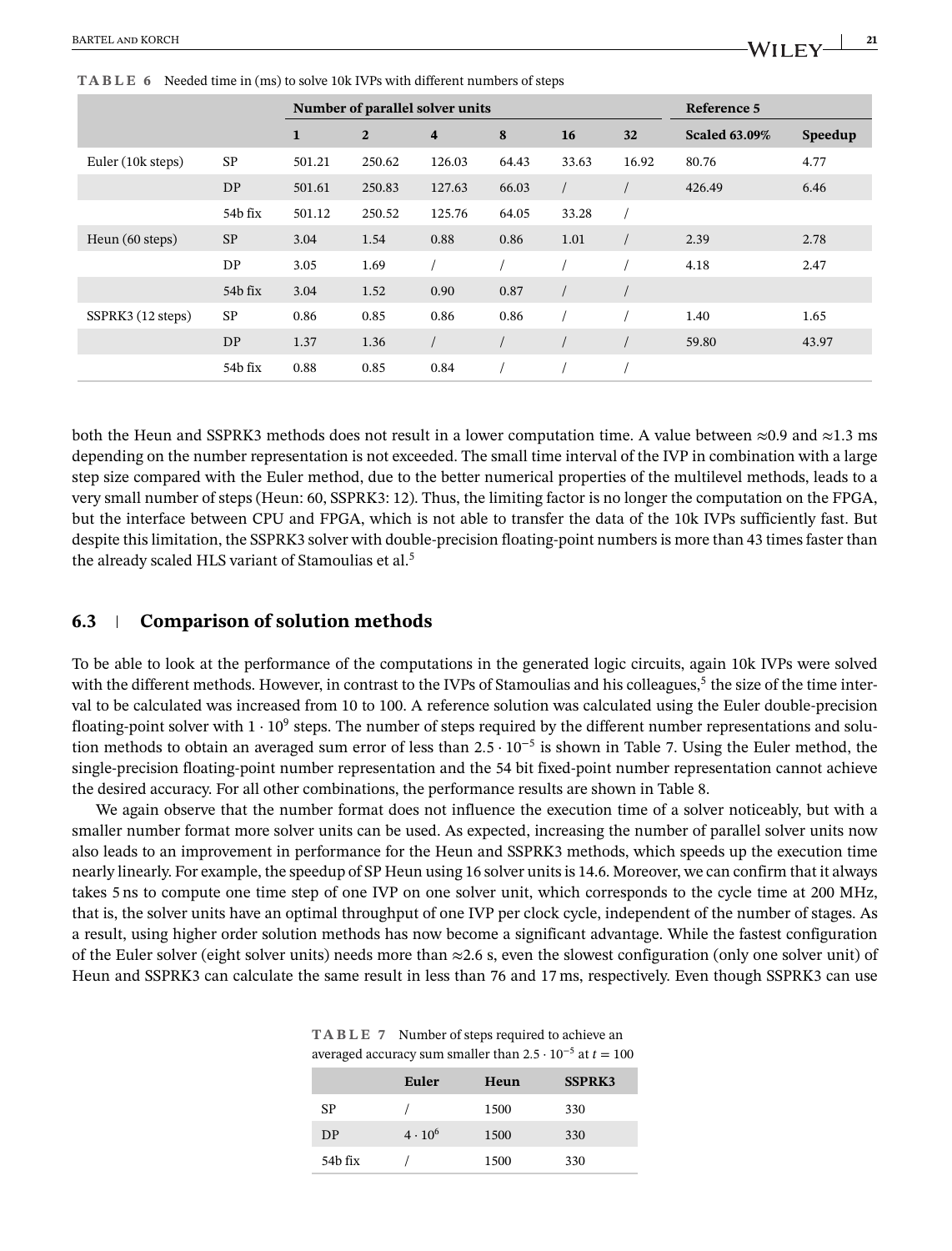**TABLE 8** Needed time in (ms) to solve 10k IVPs using a simulation time interval of 100 s

| <b>BARTEL AND KORCH</b> |
|-------------------------|
|                         |

|                                      |           | Number of parallel solver units |                |                         |         |      |  |
|--------------------------------------|-----------|---------------------------------|----------------|-------------------------|---------|------|--|
|                                      |           | 1                               | $\overline{2}$ | $\overline{\mathbf{4}}$ | 8       | 16   |  |
| Euler $(4 \cdot 10^5 \text{ steps})$ | DP        | 20063.22                        | 10031.63       | 5103.83                 | 2639.92 |      |  |
| Heun (1500 steps)                    | <b>SP</b> | 75.21                           | 37.83          | 19.35                   | 9.72    | 5.15 |  |
|                                      | DP        | 75.25                           | 37.99          |                         |         |      |  |
|                                      | $54b$ fix | 75.25                           | 37.81          | 19.37                   | 9.80    |      |  |
| SSPRK3 (330 steps)                   | <b>SP</b> | 16.59                           | 8.32           | 4.26                    | 2.27    |      |  |
|                                      | DP        | 16.68                           | 8.36           |                         |         |      |  |
|                                      | 54b fix   | 16.60                           | 8.32           | 4.27                    |         |      |  |

less solver units than Heun, because the hardware resources are needed to implement the additional stages, it requires only about one third of the number of time steps and is thus more than two times faster than Heun when comparing the fastest configurations.

# **7 DISCUSSION**

# **7.1 Achieved performance and potential improvements**

To give an example of the floating point performance achieved, for Heun's method using the single-precision floating-point representation and 16 solver units, the solution of 10k IVPs using 1500 steps at 200 MHz takes 5.15 ms. Since the solution of an IVP requires 33 FLOP per step, this yields a floating point performance of about 96 GFLOP/s. However, the vendor specifies a peak performance of 1.366 TFLOP/s when using fused multiply-add (FMA) operations. Hence, for a design using a mixture of FMA and other floating point operations one could estimate about 800–1000 GFLOP/s being achievable.

The pipeline of a solver unit already achieves an optimal throughput of one IVP per clock cycle. Thus, improvements should aim at optimizing the resource usage (DSP and logic blocks) so that more solver units can be placed on the FPGA device. The number of DSPs used in this example is only 1056, where 3036 DSPs are available on the device. This indicates a suboptimal fitting of the solver units. If this will be solved, we could gain a factor of about 2.9. The clock frequency currently is at 200 MHz. By optimizing the design, achieving a higher clock frequency of about 450 MHz could be a realistic goal, thus gaining another factor of 2.3. Joining both optimization approaches could yield about 640 GFLOP/s.

Since currently multiplications and additions are not yet fused to FMA operations, this is another possibility to improve the performance and to get closer to the peak.

# **7.2 Comparison to conventional HPC architectures**

The main research questions addressed by this article are how to efficiently utilize FPGAs as emerging architectures and how to bridge the gap between the complexity of efficient logic circuit development and easy usage by domain experts to enable user acceptance of FPGAs as HPC accelerators. The latter point may raise the question how FPGAs currently compare to conventional HPC architectures, such as CPUs and GPUs.

While a detailed and careful comparison is outside the scope of this article, we would however like to give some rough impression on the current competitiveness of FPGAs for our specific use case. It should be noted that the comparison presented here cannot be used to make a fundamental statement about the suitability or future potential of the different architectures. Unlike FPGA accelerators, CPUs and GPUs have been used as standard compute devices in the HPC domain for several decades now. Their fundamental development and research is additionally co-funded by significant end-user unit sales, which are not (yet?) occurring for FPGAs. The intent of this comparison is only to give a feeling about the potential of FPGAs as accelerators in the HPC domain.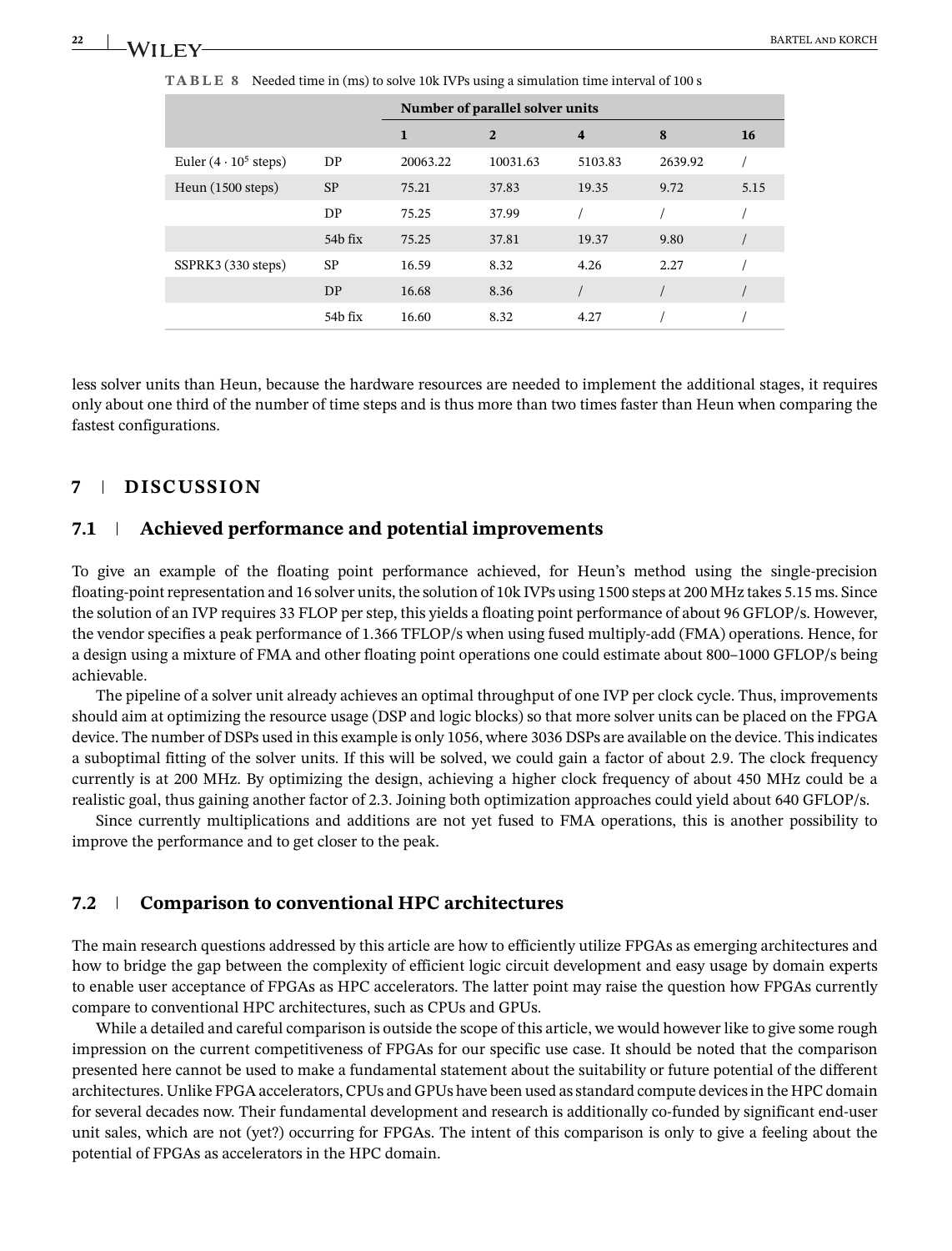For the cross-architecture comparison, Heun's method with double floating point precision is used. On all architectures, IVPs with 106 steps and a step size of 0*.*001 are calculated. The number of IVPs is chosen individually for each platform to reach a proper device usage. The generated AFU on the FPGA combines three parallel solvers at a clock rate of 200 MHz. When computing 10k IVPs, the FPGA takes about 1.7 ms per IVP with an average power consumption of about 27 W resulting in an energy-to-solution per IVP of about 45 mJ. The information about the power consumption was taken from the onboard power sensor of the accelerator card.

Based on a generic open source library that provides different implementations of Runge–Kutta solvers,<sup>36</sup> two differently optimized CPU-based platforms were benchmarked: one compute node with two Intel Xeon Gold 6248 CPUs (Cascade Lake microarchitecture, 20 cores each) and a notebook with an Intel Core i7-4600U CPU (Haswell microarchitecture, two cores). To measure the energy consumption, likwid $37$  was used which reads the running average power limit (RAPL) counters of the CPU. On the compute node the implementation *mpi\_PipeD* was performing best. This implementation which exploits the temporal locality of read accesses through its blocked and skewed loop structure is parallelized using MPI. For the measurements, the clock rate was fixed at 2.5 GHz. To solve 100k IVPs, the compute node needs about 770 μs per IVP with an average combined power consumption of about 260 W. Although being slightly faster per IVP compared with the FPGA, the energy-to-solution per IVP of about 200 mJ is more than four times higher. On the notebook, a sequential implementation (*seq\_PipeDls*) with similar loop structure achieves the best results. With this implementation, the notebook requires about 8.5 ms per IVP when solving 10k IVPs with an average power consumption of about 13 W. This results in an energy-to-solution per IVP of about 110 mJ. The notebook CPU is thus significantly slower than the compute node and the FPGA, but in terms of energy efficiency it ranks between the two.

To compare with a GPU, a hand-written CUDA implementation optimized for the specific right-hand side was used to measure the performance of a Nvidia Titan Volta GPU. In order to properly utilize the GPU, 163 840 IVPs were solved. The NVIDIA Management Library (NVML)<sup>38</sup> was used to sample the power usage. With an average power consumption of 110 W (running at 1.3 GHz) the GPU requires only 5.8 μs per IVP. This results in an energy-to-solution per IVP of only 630 μJ, which significantly outperforms both the CPU and the FPGA implementation.

Hence, for this small example case and for the implementations used, the FPGA can be considered competitive to CPUs since it beats both the server and even the mobile CPU in energy-to-solution while the time-to-solution ranks between the two CPUs. Assuming that performance improvements of our logic design were possible by a factor of about 7 (cf. Section 7.1), we could beat the 40 Cascade Lake cores also in time-to-solution. However, the open source library used on the CPUs may also have room for improvements.

Since our test case can easily be scaled to highly data-parallel problem sizes, it is also well-suited for GPUs. Thus, the Volta GPU needed significantly less time and energy per IVP than the FPGA and the two CPUs. However, this proportion may be different for test cases and applications which require a higher degree of pipeline parallelism and, thus, can benefit more from a custom-built pipeline. This may be the case, for example, if problem sizes are small. Moreover, it is not yet clear how these architectures will evolve in the future. In particular, as sales numbers increase and make it more profitable, FPGAs might use the same small manufacturing technologies as GPUs and, thus, be equipped with more DSP and logic blocks, faster memory, caches, higher clock frequencies, and so on, so that they can better play out the strengths of custom computing.

#### **7.3 Portability**

In the scope of this article, we limited ourselves to the support of only one specific FPGA accelerator card (see Section 5.1). This is sufficient to present our approach as a proof-of-concept. In order to use rtlode on a different hardware, some adjustments have to be made. Mainly, the basic math operators need to be reimplemented. In most cases replacing the IP core they are based on should be sufficient. For FPGAs from vendors other than Intel, the FPGA–CPU interface including the runtime environment of the host must also be adapted. Instead of maintaining multiple variants of rtlode for different target FPGAs, rtlode should be adjusted to support multiple FPGAs which can then be selected as target platforms for the logic generation.

Worth pointing out in this context is that the effort needed to adapt to other FPGA platforms is not specific to HDL. In order to achieve performant HLS implementations, an FPGA expert must perform significant manual optimization work, which are specific for the respective FPGA.<sup>23</sup> Switching the FPGA vendor even requires considerably more work, since most currently used HLS tools are vendor specific.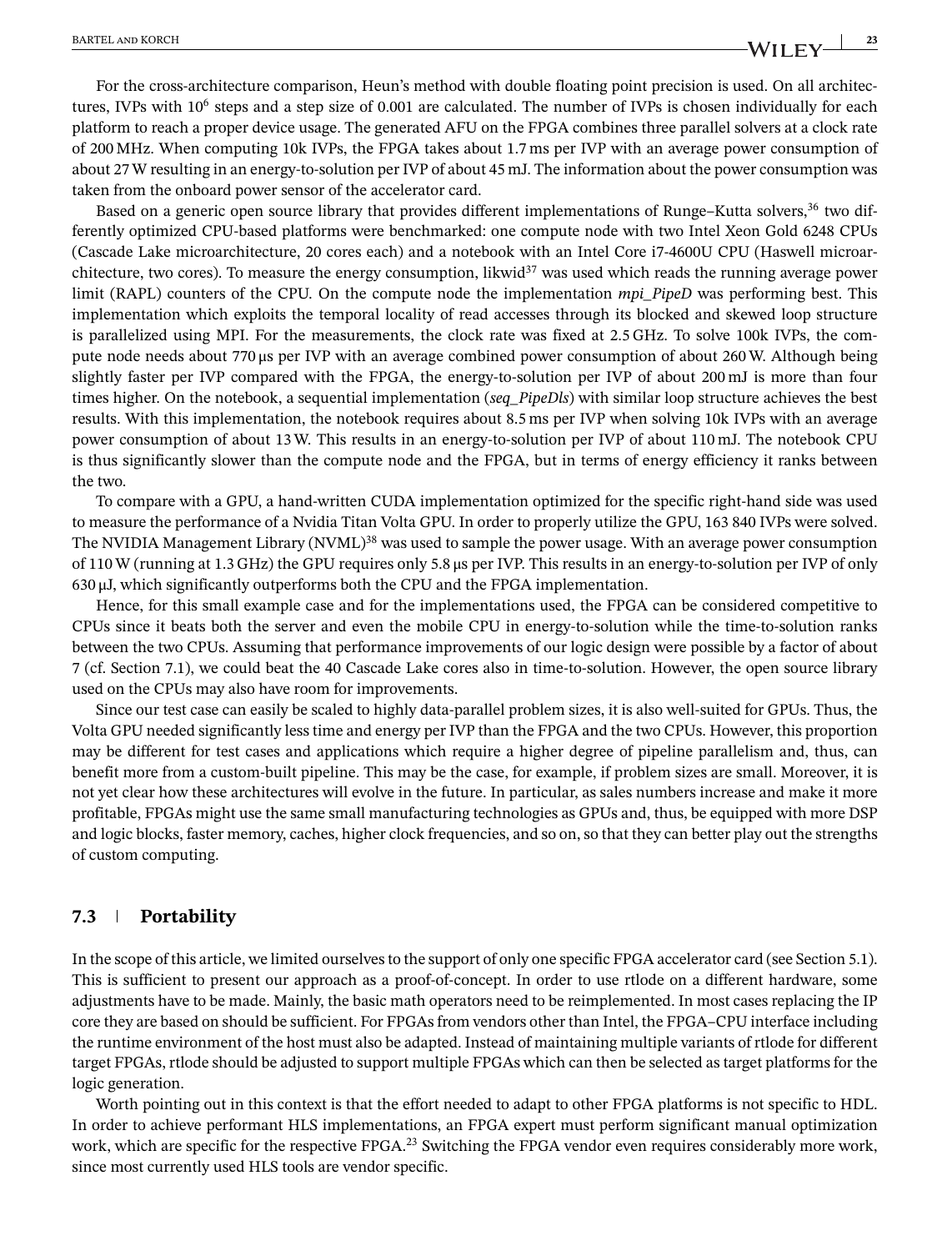# **7.4 Current limitations**

The underlying concept of mapping all necessary calculations to solve an ODE system directly to hardware imposes a limit on the size of the ODE systems due to the limited resources (e.g., number of DSPs) of the FPGAs used. In particular, even on larger FPGA devices available today it will not be possible to generate logic for an *n* dimensional ODE system consisting of *n* different equations if *n* is too large. Following the work of Stamoulias et al.,<sup>5</sup> our current benchmark example is a replication of a small ODE system, where the replicated instances of the ODE system can be solved with different initial values. However, in many large ODE systems, several equations share similar or even identical computational patterns, for example, in ODE systems resulting from a semi-discretization of a PDE system by the method of lines. A future extension of rtlode to support such systems is possible. Currently, the tool does not check whether the resources of the FPGA are sufficient for the user-requested number of solver units.

In our approach, a specific logic is generated for each configuration of RK tableau, ODE system, and numerical precision, which is then synthesized, placed and routed. Therefore, it takes a relatively long time to get from a configuration to running a customized solver on the FPGA. The same applies to all approaches that work with custom logic which is specific to the user-defined ODE system, for example, the HLS–based approach proposed by Stamoulias et al.<sup>5</sup> and the manually written HDL variant of Fasih et al.<sup>14</sup> An approach to which this does not apply is the ODE processor of Huang et al.15 Although it is optimized for solving ODE systems in general, it does not provide any problem-specific logic and thus only needs to be implemented once.

In addition to these conceptual limitations, there are some functional limitations in the current rtlode tool. Since the current version of the tool only serves as proof-of-concept, only the operations required for the test problem considered have been implemented by now, that is,+,−, and ∗. However, additional mathematical operations can be added as needed. Furthermore, only one FPGA platform (see Section 5.1) is supported at the moment. The possibilities for porting rtlode to other FPGA platforms are discussed in Section 7.3.

# **8 CONCLUSION**

In this work, a novel approach for solving differential equations on FPGAs was presented. By using the rtlode tool developed here, circuits solving systems of ODEs can be generated automatically. Through a simple user interface, circuits for other differential equation systems or solution methods can be generated without FPGA- and programming-specific knowledge.

This approach does not only save the previously necessary specific development effort per solution approach (ODE system and solution method), but also significantly expands the possible user group. The logic of the solvers is described as a data flow. This approach, which is closer to hardware than HLS, allows for a high-performance implementation and subsequent optimization. As the evaluation shows, these automatically generated circuits consistently outperform comparable circuits generated with algorithms hand-optimized for FPGAs using HLS tools<sup>5</sup> and are up to 43 times faster.

If the goal is to create a single high-performance implementation of a computation (e.g., in the development of an application-specific integrated circuit [ASIC]), manual optimization on the RTL may be worthwhile. To save development effort for single circuits of any form, HLS tools can be used. However, for repetitive tasks, the approach of this work to generate circuits automatically based on simple configuration files is recommended. The necessary development effort has to be done only once and additionally the generated circuits are more performant compared with the HLS approach.

If the value and intermediate value range of the IVP for the ODE system is known, the use of a fixed-point number representation may be worthwhile. Due to the more efficient implementation on the FPGA and more optimization possibilities a faster result can be expected.

# **9 FUTURE WORK**

Based on the logic generator rtlode developed here, further adaptations and extensions are possible. An automatic analysis of the IVP and a resulting automated adjustment of the precision of the fixed-point number types can increase the usability and adaption of the more efficient fixed-point number types. Support for other solution methods, such as implicit RK methods and parallel iterated Runge–Kutta (PIRK) methods, or the support for adaptive step-size controls, may also be a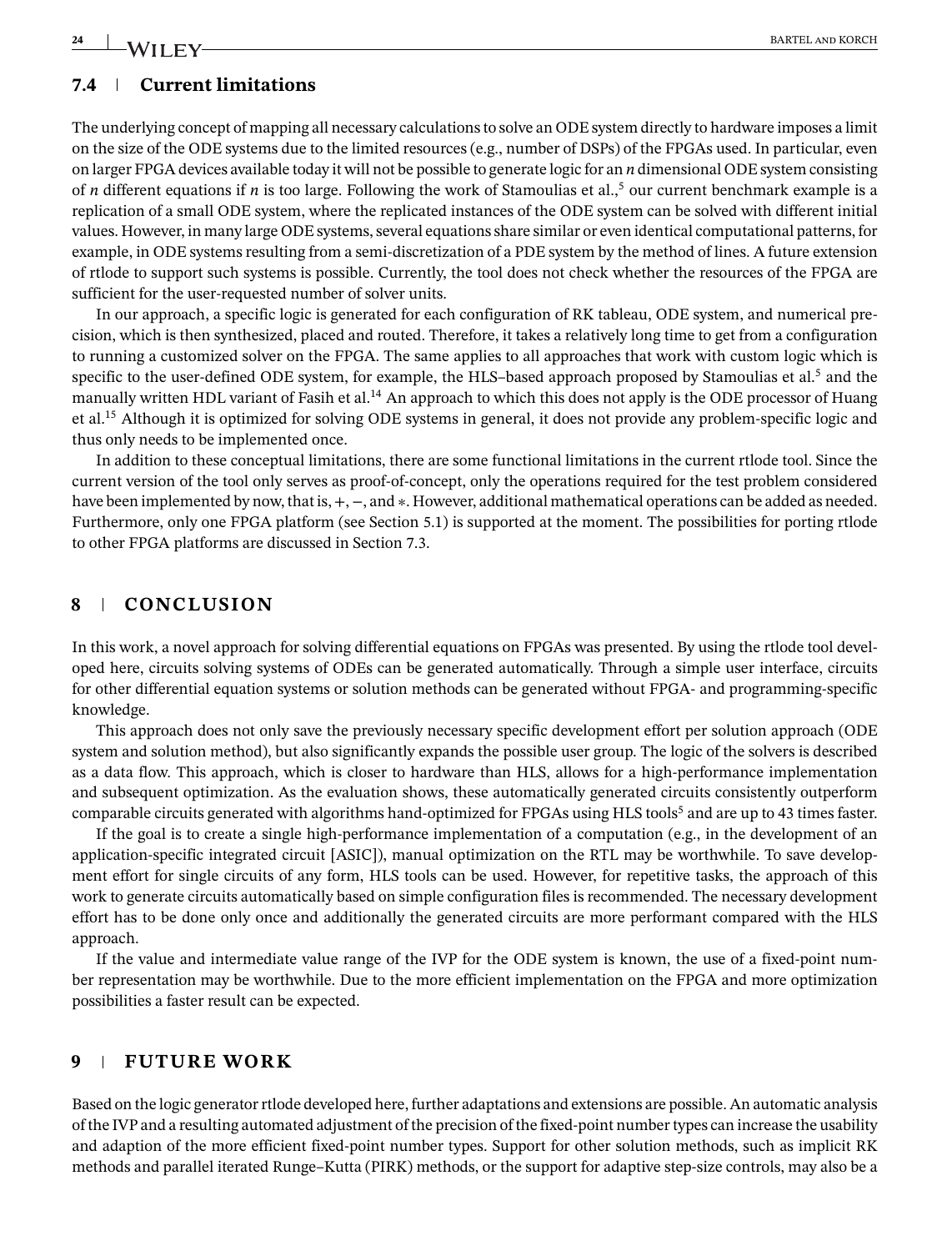BARTEL AND KORCH **25BARTEL AND KORCH** 

component of future research. Another major area of research is the efficient support of large ODE systems that can be solved, for example, with stencil-shaped access pattern.

In Section 5.4.3, the efficient implementation of multiplications and divisions with a multiple of 2 for fixed-point numbers was discussed. In this context, it would also be worthwhile to investigate different RK methods and their suitability for efficient use on FPGAs. The development of special mathematical methods is conceivable.

By clearly separating and further developing the underlying framework from the rtlode tool presented here, it could serve as a general basis for the development of application-specific efficient logic generators. A multitude of further optimizations of the translation logic is imaginable, some of them are already mentioned in Section 7.1.

# **ACKNOWLEDGMENTS**

The authors thank Tim Werner for providing a GPU implementation and measurement results for comparison. This work has been supported by the German Research Foundation (DFG) under grant KO 2252/3-2.

#### **CONFLICT OF INTEREST**

The authors declare no potential conflict of interests.

# **FINANCIAL DISCLOSURE**

None reported.

# **DATA AVAILABILITY STATEMENT**

The rtlode framework is available as open source on GitHub.<sup>10</sup> Data sharing is not applicable to this article as no data sets were generated or analyzed during the current study.

# **ORCID**

*Silas Bartel* <https://orcid.org/0000-0003-0771-3508> *Matthias Korch*  $\bullet$  <https://orcid.org/0000-0001-7267-0378>

#### **REFERENCES**

- 1. Putnam A, Caulfield AM, Chung ES, et al. A reconfigurable fabric for accelerating large-scale datacenter services. *IEEE Micro*. 2015;35(3):10-22. doi[:10.1109/MM.2015.42](http://dx.doi.org/0)
- 2. Lant J, Navaridas J, Luján M, Goodacre J. Toward FPGA-based HPC: advancing interconnect technologies. *IEEE Micro*. 2020;40(1):25-34. doi[:10.1109/MM.2019.2950655](http://dx.doi.org/0)
- 3. Bacon D, Rabbah R, Shukla S. FPGA programming for the masses: the programmability of FPGAs must improve if they are to be part of mainstream computing. *Queue*. 2013;11(2):40-52. doi[:10.1145/2436696.2443836](http://dx.doi.org/0)
- 4. Nane R, Sima V, Pilato C, et al. A survey and evaluation of FPGA high-level synthesis tools. *IEEE Trans Comput Aid Des Integr Circuits Syst*. 2016;35(10):1591-1604. doi[:10.1109/TCAD.2015.2513673](http://dx.doi.org/0)
- 5. Stamoulias I, Möller M, Miedema R, Strydis C, Kachris C, Soudris D. High-performance hardware accelerators for solving ordinary differential equations. Proceedings of the 8th International Symposium on Highly-Efficient Accelerators and Reconfigurable Technologies (HEART 2017); 2017.
- 6. Yang C, Sheng J, Patel R, Sanaullah A, Sachdeva V, Herbordt MC. OpenCL for HPC with FPGAs: case study in molecular electrostatics. Proceedings of the 2017 IEEE High Performance Extreme Computing Conference (HPEC); 2017:1-8
- 7. Sanaullah A, Herbordt MC. FPGA HPC using OpenCL: case study in 3D FFT. Proceedings of the 9th International Symposium on Highly-Efficient Accelerators and Reconfigurable Technologies (HEART 2018); 2018.
- 8. de Fine LJ, Blott M, Hoefler T. Designing Scalable FPGA architectures using high-level synthesis. Proceedings of PPoPP'18: 23rd ACM SIGPLAN Symposium on Principles and Practice of Parallel Programming; 2018:403-404.
- 9. De Matteis T, de Fine LJ, Hoefler T. fBLAS: streaming linear algebra on FPGA. Proceedings of the International Conference for High Performance Computing, Networking, Storage and Analysis (SC'20); 2020
- 10. Bartel S rtlode; 2021. <https://github.com/UBT-AI2/rtlode.> doi: 10.5281/zenodo.5514321
- 11. Hairer E, Nørsett S, Wanner G. *Solving Ordinary Differential Equations I. Nonstiff Problems*. 2nd ed. Springer; 2000.
- 12. Intel Corporation Intel FPGA SDK for OpenCL software technology; 2021. [https://www.intel.com/content/www/us/en/software/](https://www.intel.com/content/www/us/en/software/programmable/sdk-for-opencl/overview.html) [programmable/sdk-for-opencl/overview.html](https://www.intel.com/content/www/us/en/software/programmable/sdk-for-opencl/overview.html)
- 13. Osana Y, Fukushima T, Yoshimi M, et al. A framework for ODE-based multimodel biochemical simulations on an FPGA. Proceedings of the 2005 International Conference on Field Programmable Logic and Applications (FPL); 2005:574-577.
- 14. Fasih A, Trong TD, Chedjou JC, Kyamakya K. New computational modeling for solving higher order ODE based on FPGA. Proceedings of the 2nd International Workshop on Nonlinear Dynamics and Synchronization; 2009:49-53